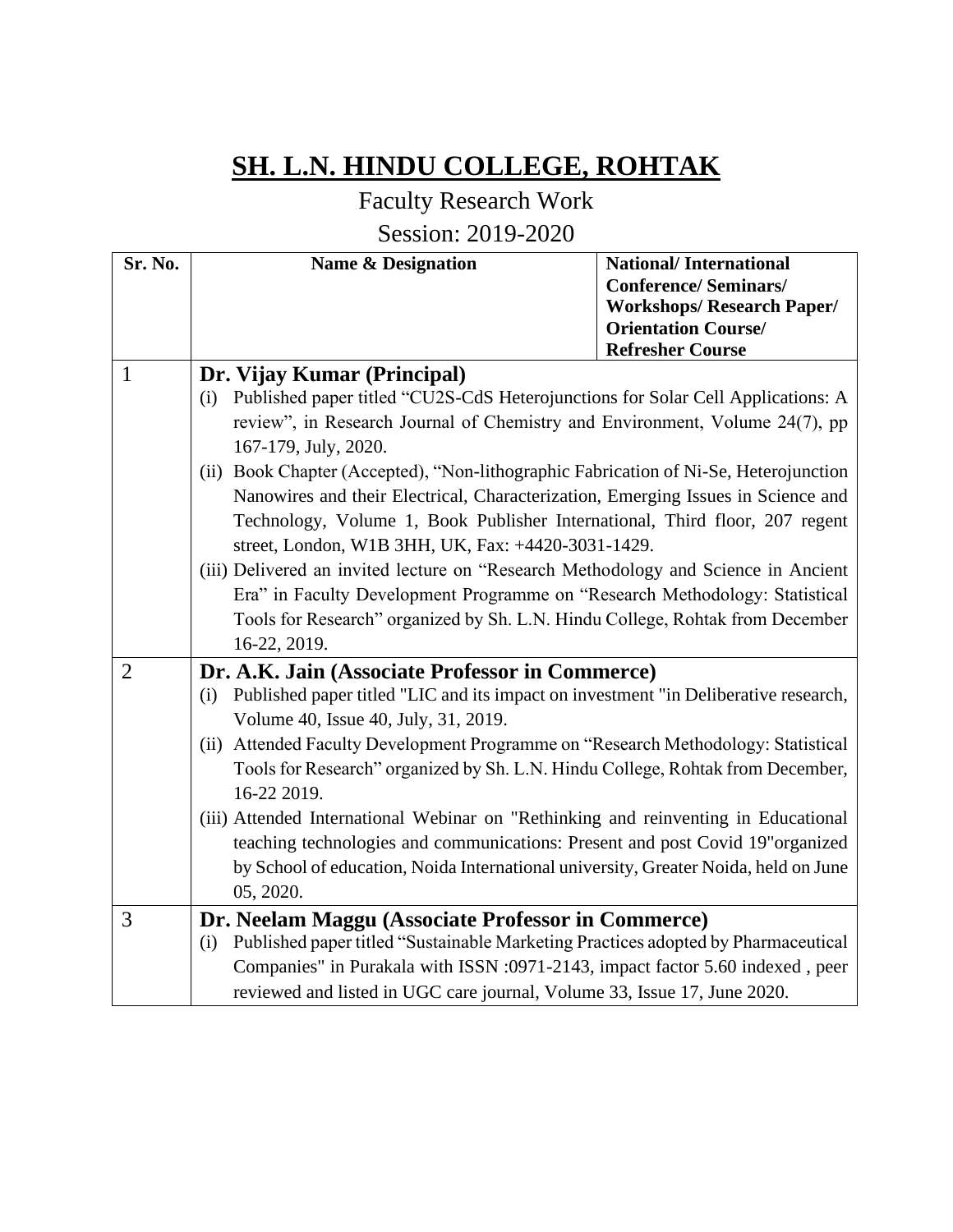|                | Tools for Research" organized by Sh. L. N. Hindu College, Rohtak from December                                                                                                                                                                                                                                                                                                                                                                                                                                                                                                                                                                              |
|----------------|-------------------------------------------------------------------------------------------------------------------------------------------------------------------------------------------------------------------------------------------------------------------------------------------------------------------------------------------------------------------------------------------------------------------------------------------------------------------------------------------------------------------------------------------------------------------------------------------------------------------------------------------------------------|
|                | 16-22, 2019.                                                                                                                                                                                                                                                                                                                                                                                                                                                                                                                                                                                                                                                |
|                | (iii) Attended National Webinar on "Will COVID 19 be called the beginning of third                                                                                                                                                                                                                                                                                                                                                                                                                                                                                                                                                                          |
|                | World war" organized by Rajat Group of Institutions held on June 02, 2020.                                                                                                                                                                                                                                                                                                                                                                                                                                                                                                                                                                                  |
|                | (iv) Attended National Webinar on "Importance of Yoga & Meditation in our Life"                                                                                                                                                                                                                                                                                                                                                                                                                                                                                                                                                                             |
|                | organized by Sh. L. N. Hindu College, Rohtak held on June, 4 2020.                                                                                                                                                                                                                                                                                                                                                                                                                                                                                                                                                                                          |
|                | (v) Attended Faculty Development Programme on "Institutional Benchmarking &                                                                                                                                                                                                                                                                                                                                                                                                                                                                                                                                                                                 |
|                | Best Practices" organized by 10 Premier Institutes of India from June 08-14, 2020.                                                                                                                                                                                                                                                                                                                                                                                                                                                                                                                                                                          |
|                | (vi) Attended National Webinar "Embracing Change and Transformation of Women                                                                                                                                                                                                                                                                                                                                                                                                                                                                                                                                                                                |
|                | for Sustainable Development" organized by Kanya Mahavidyalya Kharkhoda held                                                                                                                                                                                                                                                                                                                                                                                                                                                                                                                                                                                 |
|                | on June, 13, 2020.                                                                                                                                                                                                                                                                                                                                                                                                                                                                                                                                                                                                                                          |
| $\overline{4}$ | Mrs. Uma Sharma (Associate Professor in Commerce)                                                                                                                                                                                                                                                                                                                                                                                                                                                                                                                                                                                                           |
|                | Published paper titled "Issues in online marketing" in International Journal of<br>(i)                                                                                                                                                                                                                                                                                                                                                                                                                                                                                                                                                                      |
|                | Enhanced Research in Management and Computer Applications, Volume 9, Issue                                                                                                                                                                                                                                                                                                                                                                                                                                                                                                                                                                                  |
|                | 6, June 2020.                                                                                                                                                                                                                                                                                                                                                                                                                                                                                                                                                                                                                                               |
|                | (ii) Attended Faculty Development Programme on "Research Methodology: Statistical                                                                                                                                                                                                                                                                                                                                                                                                                                                                                                                                                                           |
|                | Tools for Research" organized by Sh. L. N. Hindu College, Rohtak from December<br>16-22, 2019.                                                                                                                                                                                                                                                                                                                                                                                                                                                                                                                                                              |
| 5              | Dr. Rashmi Chhabra (Assistant Professor in Commerce)                                                                                                                                                                                                                                                                                                                                                                                                                                                                                                                                                                                                        |
|                | Published paper titled "Role of key indicators of SSR for the overall development<br>(i)                                                                                                                                                                                                                                                                                                                                                                                                                                                                                                                                                                    |
|                | of the Institution" in Journal of engineering sciences, ISSN:0377-9254 Web:                                                                                                                                                                                                                                                                                                                                                                                                                                                                                                                                                                                 |
|                | www.jespublication.com, Volume 11, Issue 06, June 2020.                                                                                                                                                                                                                                                                                                                                                                                                                                                                                                                                                                                                     |
|                |                                                                                                                                                                                                                                                                                                                                                                                                                                                                                                                                                                                                                                                             |
|                |                                                                                                                                                                                                                                                                                                                                                                                                                                                                                                                                                                                                                                                             |
|                |                                                                                                                                                                                                                                                                                                                                                                                                                                                                                                                                                                                                                                                             |
|                |                                                                                                                                                                                                                                                                                                                                                                                                                                                                                                                                                                                                                                                             |
|                |                                                                                                                                                                                                                                                                                                                                                                                                                                                                                                                                                                                                                                                             |
|                |                                                                                                                                                                                                                                                                                                                                                                                                                                                                                                                                                                                                                                                             |
|                |                                                                                                                                                                                                                                                                                                                                                                                                                                                                                                                                                                                                                                                             |
|                |                                                                                                                                                                                                                                                                                                                                                                                                                                                                                                                                                                                                                                                             |
|                |                                                                                                                                                                                                                                                                                                                                                                                                                                                                                                                                                                                                                                                             |
|                |                                                                                                                                                                                                                                                                                                                                                                                                                                                                                                                                                                                                                                                             |
|                |                                                                                                                                                                                                                                                                                                                                                                                                                                                                                                                                                                                                                                                             |
|                | Ghaziabad held on November 9, 2019.                                                                                                                                                                                                                                                                                                                                                                                                                                                                                                                                                                                                                         |
|                | (v) Attended Faculty Development Programme on "Research Methodology:<br>Statistical Tools for Research" organized by Sh. L.N. Hindu College, Rohtak from                                                                                                                                                                                                                                                                                                                                                                                                                                                                                                    |
|                | titled "Sustainable Marketing Practices"<br>(ii) Published<br>paper<br>adopted<br>by<br>Pharmaceutical Companies" in Purakala with ISSN :0971-2143, impact factor<br>5.60 indexed, peer reviewed and listed in UGC care journal, Volume 33, Issue 17,<br>June 2020.<br>(iii) Presented a paper titled "Seven point key indicator of SSR (self study report) - An<br>overview" in National Seminar organized by Gandhi Memorial College, Ambala<br>Cant held on November 7, 2019 sponsored by NAAC.<br>(iv) Presented a paper titled "Sustainable Marketing Practices & Analysis of<br>Pharmaceutical industry" in International Conference organized by IMS |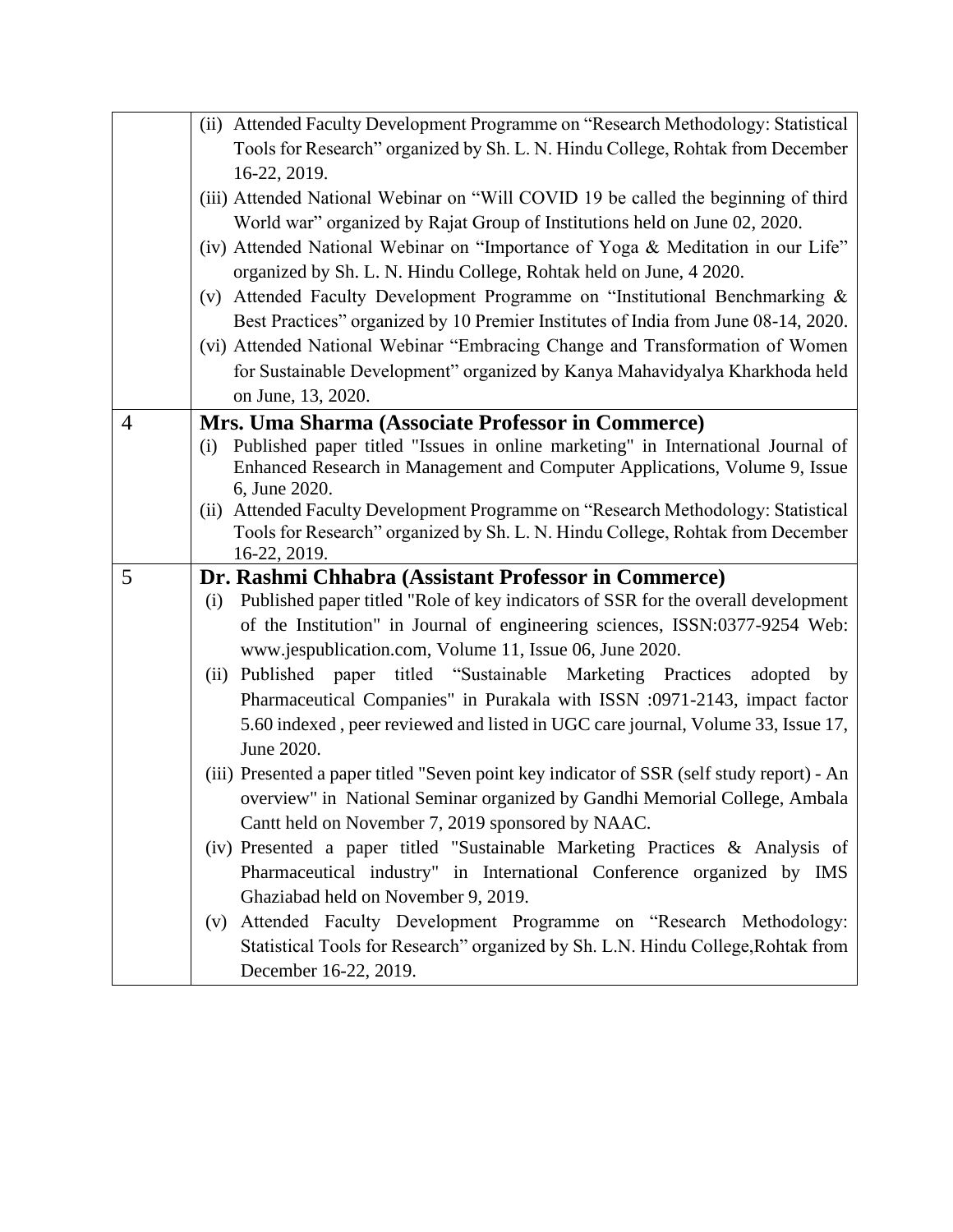|   | (vi) Attended National Conference (Gyanotsav) on "Innovative and creative practices         |
|---|---------------------------------------------------------------------------------------------|
|   | in education for better tomorrow" organized by BPSMV, Khanpur Kalan,                        |
|   | Sonepat, Haryana held on February 14–15, 2020.                                              |
|   | (vii) Attended Faculty Development Programme on "Sahitya, Media, Manovigyan aur             |
|   | vanijya ke vivid aayam" organized by Ramanujam College, University of Delhi                 |
|   | sponsored by Government of India, MHRD from May 29 to June 03, 2020.                        |
|   | (viii) Attended National Webinar on "Importance of Yoga & Meditation in our Life"           |
|   | organized by Sh. L. N Hindu College, Rohtak held on June 24, 2020.                          |
| 6 | Dr. Shalu Juneja (Assistant Professor in Commerce)                                          |
|   | Published paper titled "Descriptive Statistics & VAR Estimation: Comparative<br>(i)         |
|   | Analysis of Stock Market Returns of USA & Asian Countries" in Volume 9,                     |
|   | Number 1, January - March 2020 ISSN - 2279-0977, (Online): 2279-0985                        |
|   | PEZZOTTAITE JOURNALS SJIF (2017): 8.98, SJIF (2018): 9.21 H5-Index: 2,                      |
|   | H5-Median: 2, H-Citations: 4.                                                               |
|   | Presented paper titled "Impact of GST on Make in India" in National Seminar<br>(ii)         |
|   | organized by Gaur Bhraman Degree College Rohtak held on February 29, 2020.                  |
|   | (iii) Presented a paper titled "Understanding the cognizance $\&$ assessment of retail loan |
|   | borrowers of IDBI Bank "organized by Maharaja Agrasen Institute of Technology,              |
|   | Delhi held on October 4, 2019.                                                              |
|   | (iv) Acted as Chairperson in National Seminar organized by Maharaja Agrasen Institute       |
|   | of Technology, Delhi held on October 4, 2019.                                               |
|   | Attended Faculty Development Programme on "Research Methodology: Statistical<br>(v)         |
|   | Tools for Research" organized by Sh. L. N. Hindu College, Rohtak from                       |
|   | December 16-22, 2019.                                                                       |
|   | (vi) Attended Faculty Development Programme (online) on "MOOCs and E-Learning               |
|   | Technologies" organized by MDU Rohtak from April 10-15, 2020.                               |
|   | (vii) Attended e-workshop on "How to Make Research Better & Matter Too" organized           |
|   | by Maharaja Agrasen Institute of Management studies, Delhi held on May 18,                  |
|   | 2020.                                                                                       |
|   | (viii) Attended e-workshop on "Swachhta Action Plan"organized by MGNCRE held on             |
|   | June 02, 2020.                                                                              |
|   | (ix) Attended e-workshop on SAP organized by Sh. L.N. Hindu College, Rohtak held            |
|   | on June 05-06, 2020.                                                                        |
|   | Attended e-workshop (online) on "Practical Approach to Data Analysis organized<br>(X)       |
|   | by IGU Meerpur, Rewari held on June 08-24,2020.                                             |
|   | Attended Faculty Development Programme (online) on "Time Series and<br>$(x_i)$              |
|   | Financial Econometrics using E-views" organized by DIAS Delhi from June 15-                 |
|   | 20,2020.                                                                                    |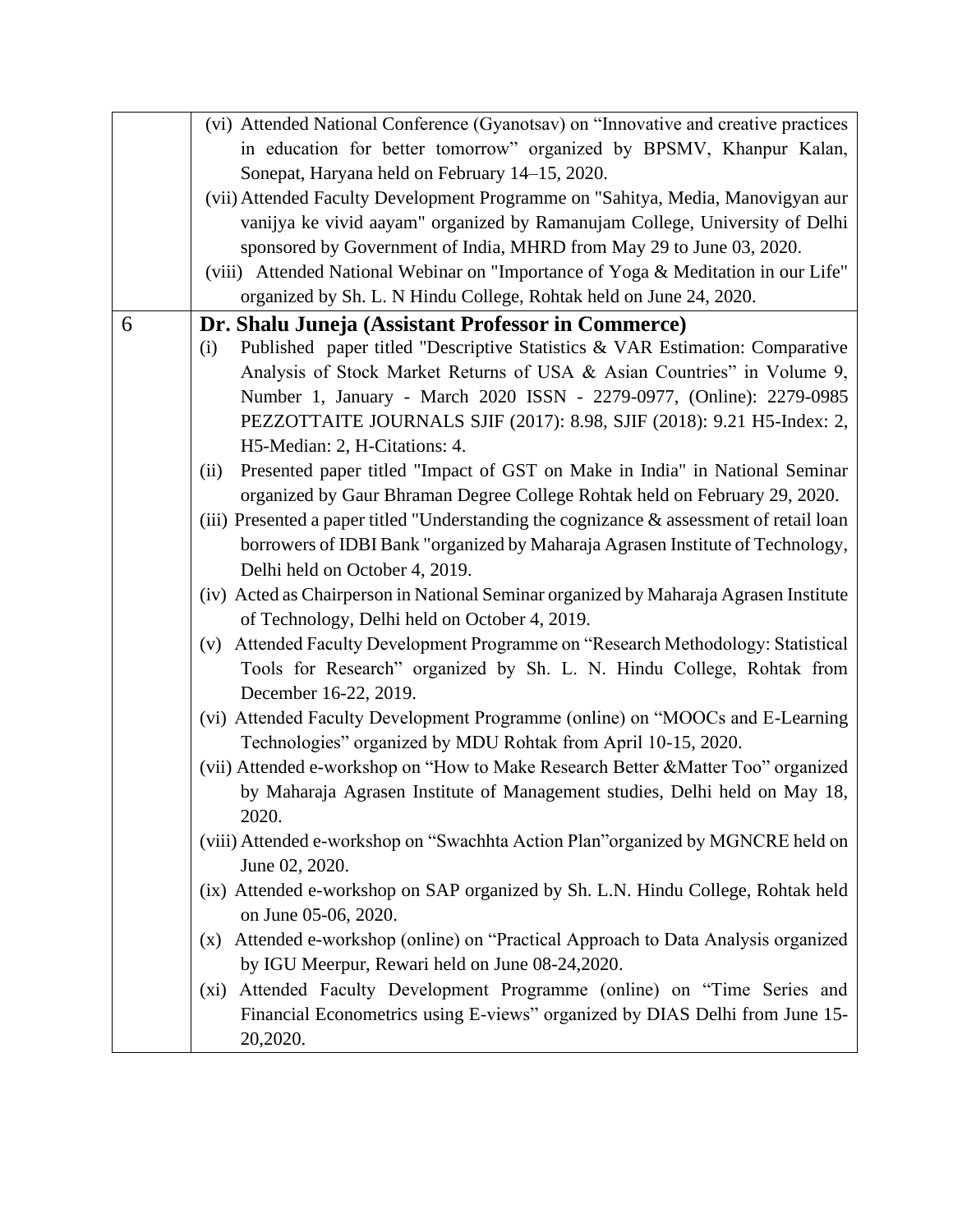|   | (xii) Attended Faculty Development Programme (online) on "Making Higher                    |
|---|--------------------------------------------------------------------------------------------|
|   | Education Value Based Innovative & Research Oriented for Resurgence"                       |
|   | organized by MAIMS Delhi from June24-30,2020.                                              |
|   | (xiii) Attended National Webinar on "Importance of Yoga and Meditation in our Life"        |
|   | organized by Sh. L. N. Hindu College, Rohtak held on June 24, 2020.                        |
|   | (xiv)Participated as Resource Person in Faculty Development Programme (online) on          |
|   | "Making Higher Education Value Based Innovative & Research Oriented for                    |
|   | Resurgence" for Technical Session $-C$ map Tool Concept in Online Teaching                 |
|   | organized by MAIMS Delhi from June24-30, 2020.                                             |
|   |                                                                                            |
| 7 | Dr. Rajesh Gahlawat (Assistant Professor in Commerce)                                      |
|   | Published paper titled "Emerging Trends in Management Education as a Tool for<br>(i)       |
|   | merging Economy" in Inspira Journal of Commerce Economics and Computer                     |
|   | Science ISSN: 2395-7069, Impact Factor 4.964, Volume 06, Number 02, April-                 |
|   | June 2020.                                                                                 |
|   | Attended Faculty Development Programme on "Research Methodology:<br>(ii)                   |
|   | Statistical Tools for Research" organized by Sh. L. N. Hindu College, Rohtak held          |
|   | on December 16-22, 2019.                                                                   |
|   | Presented a paper titled "Impact of GST on Make in India" in National Seminar<br>(iii)     |
|   | organized by Gaur Brahman Degree College, Rohtak held on February 29, 2020.                |
|   | Attended Faculty Development Programme on "Skill Development for online<br>(iv)            |
|   | Teaching" organized by Bhavans College, Mumbai from May 07-09, 2020.                       |
|   | Attended National Webinar on "Effective ways to Develop E-Content"organized<br>(v)         |
|   | <sub>of</sub><br>Commerce,<br>Silvassa,<br><b>SDMC</b><br>College<br>Dader<br>Nagar<br>by  |
|   | Havali held on May 09, 2020.                                                               |
|   | Attended Faculty Development Programme on "Skill We Developed during<br>(vi)               |
|   | Lockdown" organized by DCRUST University, Murthal (Sonepat) from May 10-                   |
|   | 16, 2020.                                                                                  |
|   | (vii) Attended Faculty Development Programme on "Sparking Collaborative Learning           |
|   | online: Lets go Digital" organized by SreeAyyappa College, Kanyakumari with                |
|   | Collaboration with UGC, HRDC, University of Kerala from June 04-10, 2020.                  |
|   | International<br>Webinar<br>"Socio-economic<br>(viii) Attended<br>on<br>Implications<br>of |
|   | COVID-19" organized by BPSMV, Khanpur, Sonepat held on June 12, 2020.                      |
|   | Attended Multidisciplinary National Webinar on "Embracing Change and<br>(ix)               |
|   | Transformation of Women for Sustainable Development" organized by Kanya                    |
|   | Mahavidyalaya, Kharkhoda, Sonepat held on June 13, 2020.                                   |
|   |                                                                                            |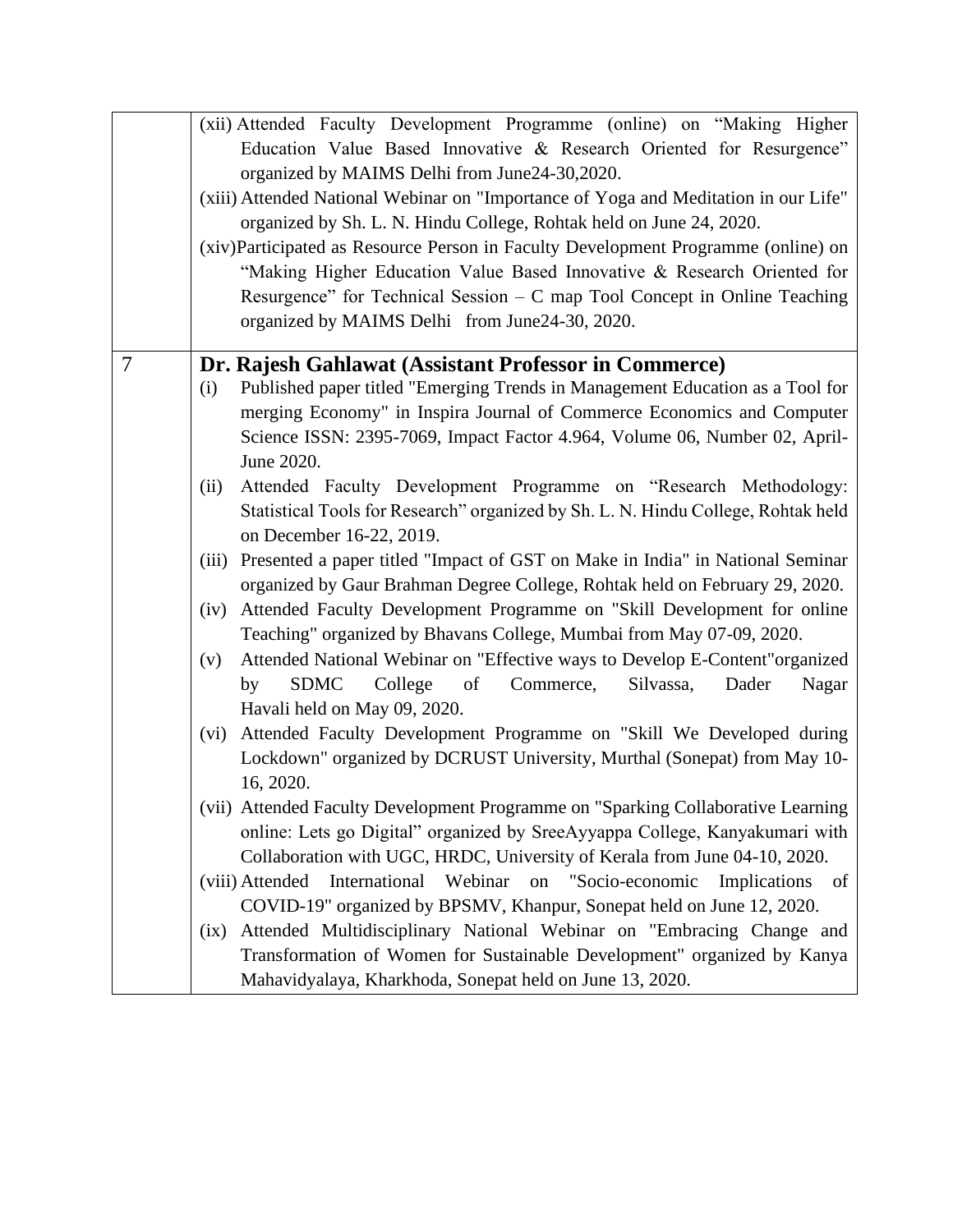|   | (x)     | Attended Faculty Development Programme on "Research Methodology for               |
|---|---------|-----------------------------------------------------------------------------------|
|   |         | Science and Social Science" organized by ARIDSS Meerut College, Meerut under      |
|   |         | UGC from June 20-30, 2020.                                                        |
|   | (xi)    | Attended National Workshop on "International Yoga 2020" organized by Shri         |
|   |         | Shahu Mandir Mahavidyalaya, Pune held on June 21, 2020.                           |
|   |         |                                                                                   |
| 8 |         | Dr. Deepti Sharma (Assistant Professor in Commerce)                               |
|   | (i)     | Published paper titled "Role of Key Indicators of SSR (Self Study Report) for the |
|   |         | overall development of the Institution" in JES UGC care Approved Group Journal,   |
|   |         | Volume 11, issue 6, June, 2020.                                                   |
|   | (ii)    | Presented a paper titled "Seven Point Key indicators of SSR (Self Study Report)-  |
|   |         | An Overview." in National Seminar organized by Gandhi Memorial National           |
|   |         | College, Ambala Cantt sponsored by NAAC, Bengaluru held on November 07,           |
|   |         | 2019.                                                                             |
|   | (iii)   | Presented a paper titled "Transformation of CRM into e CRM by Automobile          |
|   |         | Industry and Awareness among customers" in International Conference organized     |
|   |         | by IMS Ghaziabad held on November 09, 2019.                                       |
|   | (iv)    | Attended Faculty Development Programme on "Research Methodology:                  |
|   |         | Statistical Tools for Research" organized by Sh. L. N. Hindu College, Rohtak from |
|   |         | December 16-22, 2019.                                                             |
|   | (v)     | Acted as member of organizing committee in Faculty Development Programme          |
|   |         | organized by Sh. L.N. Hindu College, Rohtak from December 16-22, 2019.            |
|   | (vi)    | Attended National Conference (Gyanotsav) on 'Innovative and creative practices    |
|   |         | in education for better tomorrow" organized by BPSMV, Khanpur Kalan,              |
|   |         | Sonepat, Haryana held on February 14–15, 2020.                                    |
|   | (vii)   | Presented a paper titled "Impact of GST on Make in India" in National Seminar     |
|   |         | organized by Gaur Brahman College, Rohtak held on February 29, 2020.              |
|   | (viii)  | Attended Webinar on "Write and Publish in Scopus Indexed Journal" organized       |
|   |         | by Siva Sivani Institute of Management, Secunderabad held on April 25, 2020.      |
|   | (ix)    | Attended MDP on "Bibliometric Analysis and Systematic Literature Review"          |
|   |         | organized by IMS Ghaziabad held on May 10, 2020.                                  |
|   | (x)     | Attended e-workshop on "How to make research better and matter too" organized     |
|   |         | by Maharaja Agrasen Institute of Management studies held on May 18, 2020.         |
|   | $(x_i)$ | Attended e-workshop on "Research Methodology" organized by MDU Rohtak             |
|   |         | from May 18-24, 2020.                                                             |
|   | (xii)   | Attended National Webinar on "New Provisions related to income tax returns and    |
|   |         | investment awareness" organized by S.I.A College of Higher Education,             |
|   |         | University of Mumbai held on May 26, 2020.                                        |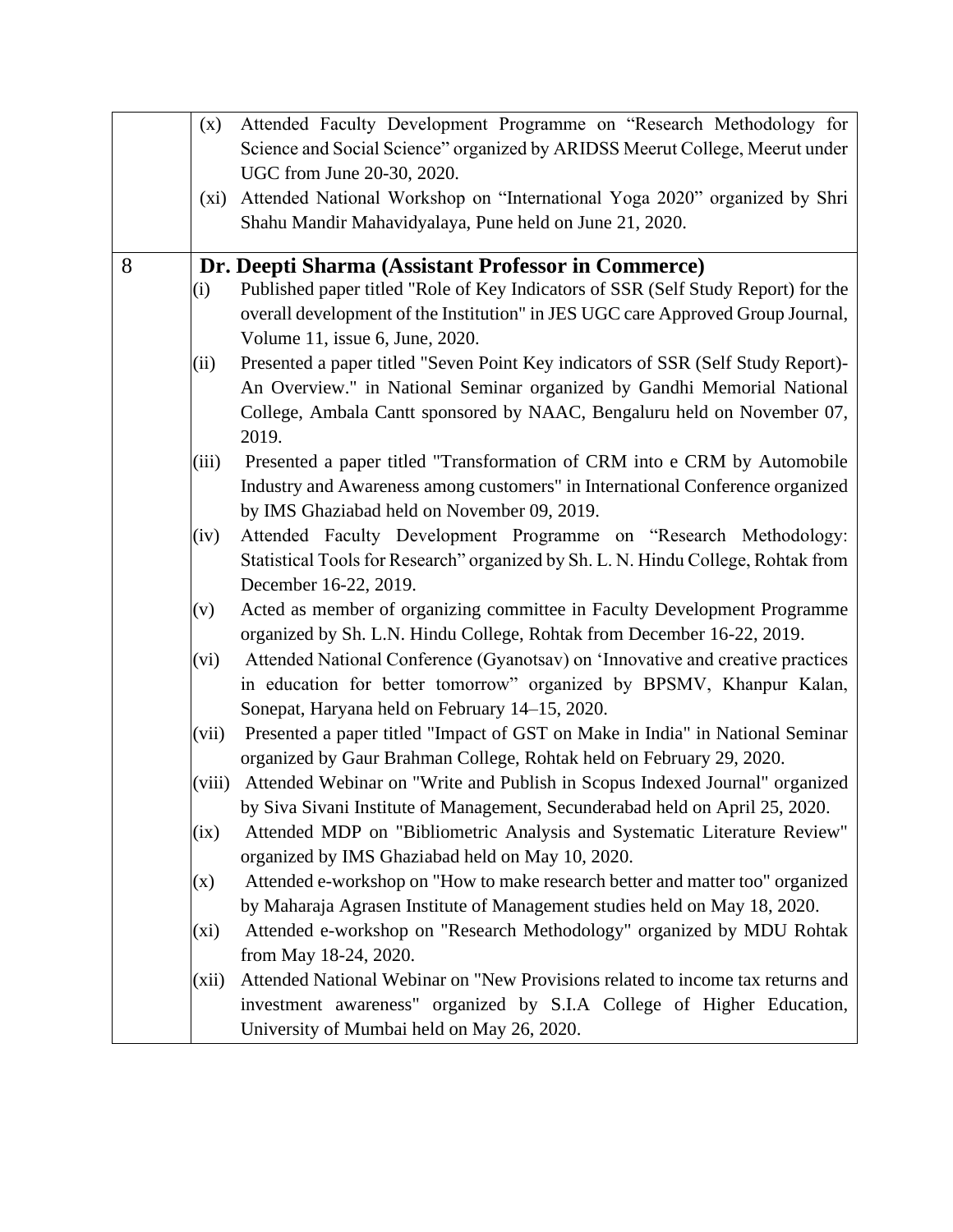|   |       | (xiii) Attended Inter Disciplinary Faculty Development Programme 2020 organized by  |
|---|-------|-------------------------------------------------------------------------------------|
|   |       | Ramanujan College, Delhi University, Sponsored by MHRD from May29-June03,           |
|   |       | 2020.                                                                               |
|   | (xiv) | Attended National Webinar on "Changing Scenario: A discussion on Pre and Post       |
|   |       | COVID times" organized by K.L. Mehta College, Faridabad held on June06, 2020.       |
|   | (xv)  | Attended Webinar on "G.S.T. for beginners" organized by AURO University             |
|   |       | Surat, Gujarat held on June 13, 2020.                                               |
|   |       | (xvi) Attended International Webinar on "Tricks and Tips for Writing Scholarly      |
|   |       | Research Paper" organized by Global Foundation for Research and Economic            |
|   |       | Development and Society for advanced management studies held on June 14,            |
|   |       | 2020.                                                                               |
|   |       | (xvii) Attended National Webinar on "Importance of Yoga and Meditation in our Life" |
|   |       | organized by Sh. L. N. Hindu College, Rohtak held on June 24, 2020.                 |
|   |       |                                                                                     |
| 9 |       | <b>Ms. Nupur Makkar (Assistant Professor in Commerce)</b>                           |
|   | (i)   | Published paper titled "Critical Evaluation of Literature Reviews on the validity   |
|   |       | of CAPM" in Journal of Information and Computational Science, ISSN:1548-            |
|   |       | 7741 Volume 9, December-2019.                                                       |
|   | (ii)  | Published paper titled "Risk and Return Analysis of stocks listed on NSE and        |
|   |       | BSE- A review study" in Journal of Engineering Sciences Volume 11, Issue 5,         |
|   |       | May 2020, ISSN-0377-9254.                                                           |
|   | (iii) | Attended Faculty Development Programme on "Research Methodology:                    |
|   |       | Statistical Tools for Research" organized by Sh. L. N. Hindu College, Rohtak from   |
|   |       | December 16-22, 2019.                                                               |
|   | (iv)  | Attended Foundation Course in "Educational Methodology" (online) organized by       |
|   |       | APTI from April 29 - May 02, 2020.                                                  |
|   | (v)   | Attended e-workshop on "Research Methodology" organized by MDU Rohtak               |
|   |       | from May 18-24, 2020.                                                               |
|   |       | (vi) Attended National Webinar on "Covid-19 & Indian Economy" organized by          |
|   |       | IB(PG) College, Panipat held on May 25, 2020.                                       |
|   |       | (vii) Attended National Webinar on "Research Methodology" organized by Guru         |
|   |       | Nanak Khalsa College, Yamuna Nagar held on May 28, 2020.                            |
|   |       | (viii) Attended e-workshop on "Research Methodology & data handling" organized by   |
|   |       | BPSMV, Khanpur Kalan, Sonepat from May 28 - June 01, 2020.                          |
|   | (ix)  | Attended National Webinar on "Changing Scenario: A discussion on Pre and Post       |
|   |       | COVID times "organized by K.L. Mehta College, Faridabad held on June06, 2020.       |
|   | (x)   | Attended Faculty Development Programme on "Learning Management System-              |
|   |       | MOODLE" (online) organized by IIT Bombay from June 08 - 14, 2020.                   |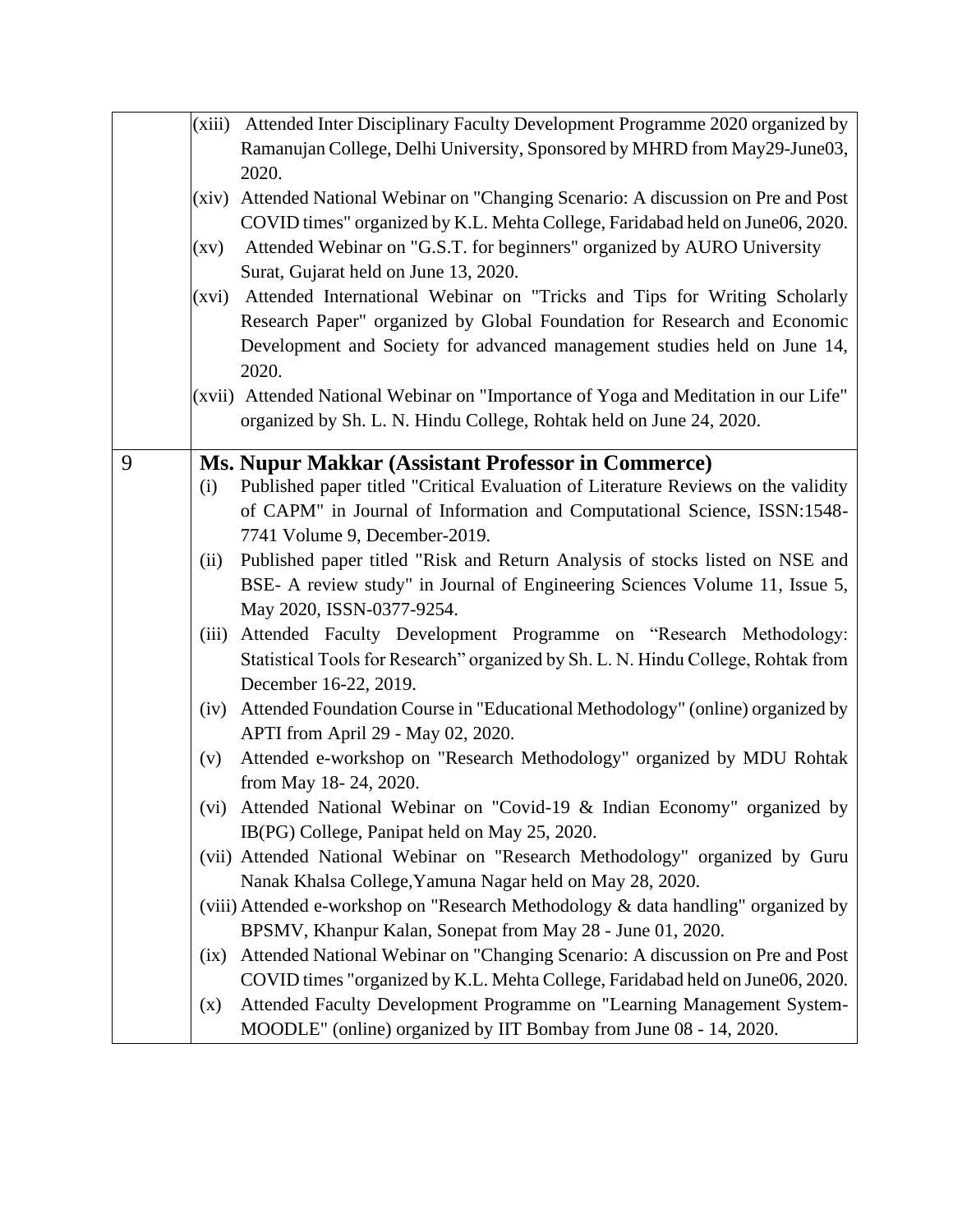|    | (xi) Attended Faculty Development Programme (online) on "Virtual learning           |
|----|-------------------------------------------------------------------------------------|
|    | creativity tools "organized by Rayat group of management studies, Ropar held on     |
|    | June 09, 2020.                                                                      |
|    | (xii) Attended International Symposium on "Covid-19 & beyond" organized by          |
|    | YMCA, Faridabad held on June 10, 2020.                                              |
|    | (xiii) Attended Faculty Development Programme on "E- learning & ICT tools for       |
|    | Effective teaching" organized by Arawali College of Advanced Studies, Faridabad     |
|    | from June 08-13, 2020.                                                              |
|    | (xiv) Attended International Webinar on "Tricks and Tips for Writing Scholarly      |
|    | Research Paper" organized by Global Foundation For Research and Economic            |
|    | Development and Society for advanced management studies held on June 14,            |
|    | 2020.                                                                               |
|    | (xv) Attended National Webinar on "Exploring online Education E-learning & E-       |
|    | teaching" organized by CDRJM held on June 19, 2020.                                 |
|    | (xvi) Presented a paper titled "Impact of Covid-19 Pandemic on Industries of India- |
|    | Challenges & Prospects" in National Webinar organized by GCW, Jind held on          |
|    | June 22, 2020.                                                                      |
| 10 | Dr. (Mrs.) Neetu Aneja (Assistant Professor in Commerce)                            |
|    | Presented a paper titled "Impact of GST on tourism sector" organized by Gaur<br>(i) |
|    | Brahman Degree College, Rohtak held on February 29, 2020.                           |
|    | Attended e-workshop on "Research Methodology" organized by MDU Rohtak<br>(ii)       |
|    | May 18-24, 2020.                                                                    |
|    | (iii) Attended National Webinar on "New Provisions related to Income Tax Return     |
|    | Filing and Investment Awareness" organized by S.I.A college of Higher               |
|    | Education, Maharashtra held on May 26, 2020.                                        |
|    | (iv) Attended National Webinar on "Selection of Suitable Insurance Plans"           |
|    | organized by IQAC Financial Planning Academy S.I.A college of Education,            |
|    | Maharashtra held on May 27, 2020.                                                   |
|    | (v) Attended National Webinar on Topic "Will Covid-19 be called the beginning of    |
|    | third war " organized by Rayat Group of Institutions held on June 02, 2020.         |
|    | (vi) Attended National Webinar on "Changing Scenario: A Discussion on Pre and Post  |
|    | COVID time" organized by K.L. Mehta Dayanand college for women, Faridabad           |
|    | held on June 06, 2020.                                                              |
|    | (vii) Attended International Webinar on "Capacity Building for Managers in post     |
|    | Pandemic Scenario" organized by Department of Management Studies, Central           |
|    | University of Haryana, Mahendergarh held on June 13-15, 2020.                       |
|    | (viii) Attended e-workshop "Menstrual Hygiene and Skill Development" organized by   |
|    | MDU Rohtak, held on June 23, 2020.                                                  |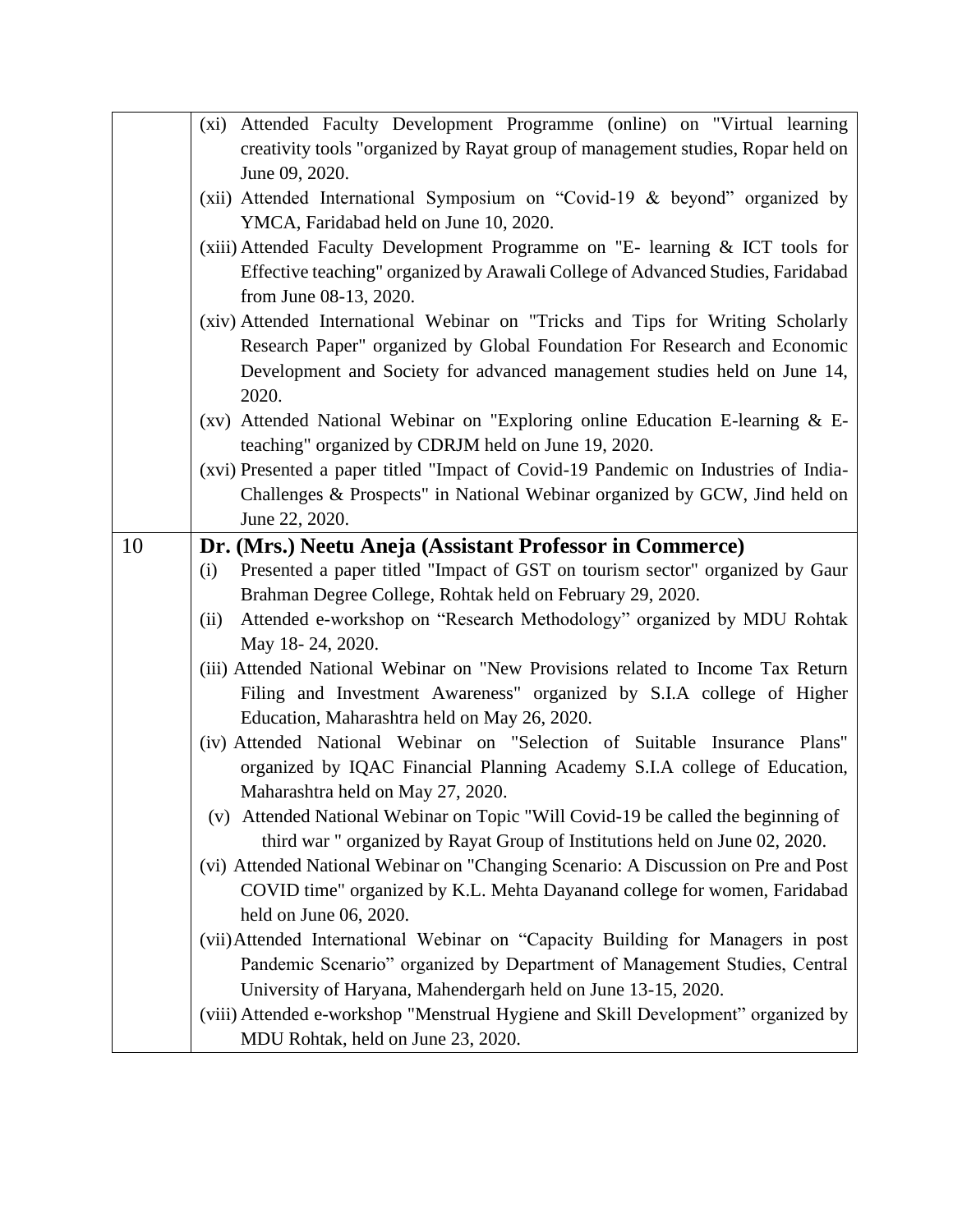|    |         | (ix) Attended Multidisciplinary National Webinar on "Importance of Yoga and        |
|----|---------|------------------------------------------------------------------------------------|
|    |         | Meditation in our Life" organized by Sh. L. N. Hindu College, Rohtak held on       |
|    |         | June 24, 2020.                                                                     |
|    |         |                                                                                    |
| 11 |         | Mrs. Seema Gosain (Assistant Professor in Commerce)                                |
|    | (i)     | Attended Faculty Development Programme on "Research Methodology:                   |
|    |         | Statistical Tools for Research" organized by Sh. L. N. Hindu College, Rohtak       |
|    |         | from December 16-22, 2019.                                                         |
|    | (ii)    | Attended E-Short term Course organized by Baba Mast Nath University, Rohtak        |
|    |         | from May 25-31, 2020.                                                              |
|    | (iii)   | Attended VC's Round Table on "Higher Education beyond Covid-19" organized          |
|    |         | by ABP Education held on May 30, 2020.                                             |
|    | (iv)    | Attended Webinar on "Research Trends and Sustainability Post Covid19"              |
|    |         | organized by BPSMV, Khanpur, Sonepat held on May 26, 2020.                         |
|    | (v)     | Attended Webinar "Will Covid19 be called the beginning of third world war"         |
|    |         | organized by Rayat Group of Institutions, Ropar held on June02, 2020.              |
|    | (vi)    | Attended Webinar on Media Educator's Round the Table organized by ABP              |
|    |         | Education held on June 06, 2020.                                                   |
|    | (vii)   | Attended Webinar "Changing Scenario: A Discussion on Pre and Post Covid            |
|    |         | Time" organized by K.L. Mehta Dayanand College held on June06, 2020.               |
|    |         | (viii) Attended Webinar on "Application of SPSS in conducting Research" organized  |
|    |         | by IQAC Committee of Aryabhatt College, held on June 07, 2020.                     |
|    | (ix)    | Attended International Webinar on "Information Dissemination during & after        |
|    |         | covid19 Pandemic perspective from Shri Lanka and India" organized by Shri          |
|    |         | Guru Gobind Singh College held on June 04, 2020.                                   |
|    | (x)     | Attended International Webinar a on "Health perspective 2020" organized by         |
|    |         | Government College, Lakhanmajra held on June 07, 2020.                             |
|    | $(x_i)$ | Attended Faculty Development Programme on "Canacona on Institutional               |
|    |         | Benchmarking of best practices" organized by Shri Mallikarjun and Shri Chetan      |
|    |         | Manju Desai College, held on June 08-14, 2020.                                     |
|    | (xii)   | Attended workshop on "Essential Skills for Research Writing and Publishing"        |
|    |         | organized by Bennett University, Kolkatta from June 15-19, 2020.                   |
|    |         | (xiii) Attended International Webinar on "HR Challenge and Responses: Under Global |
|    |         | Pandemic" organized by Tolani College of Commerce, Mumbai held on June 13,         |
|    |         | 2020.                                                                              |
|    | (xiv)   | Attended National Webinar "Technological Impact on Human Psychology"               |
|    |         | organized by Bhagwan Mahavir Jain first grade college, Karnataka held on June      |
|    |         | 10-11, 2020.                                                                       |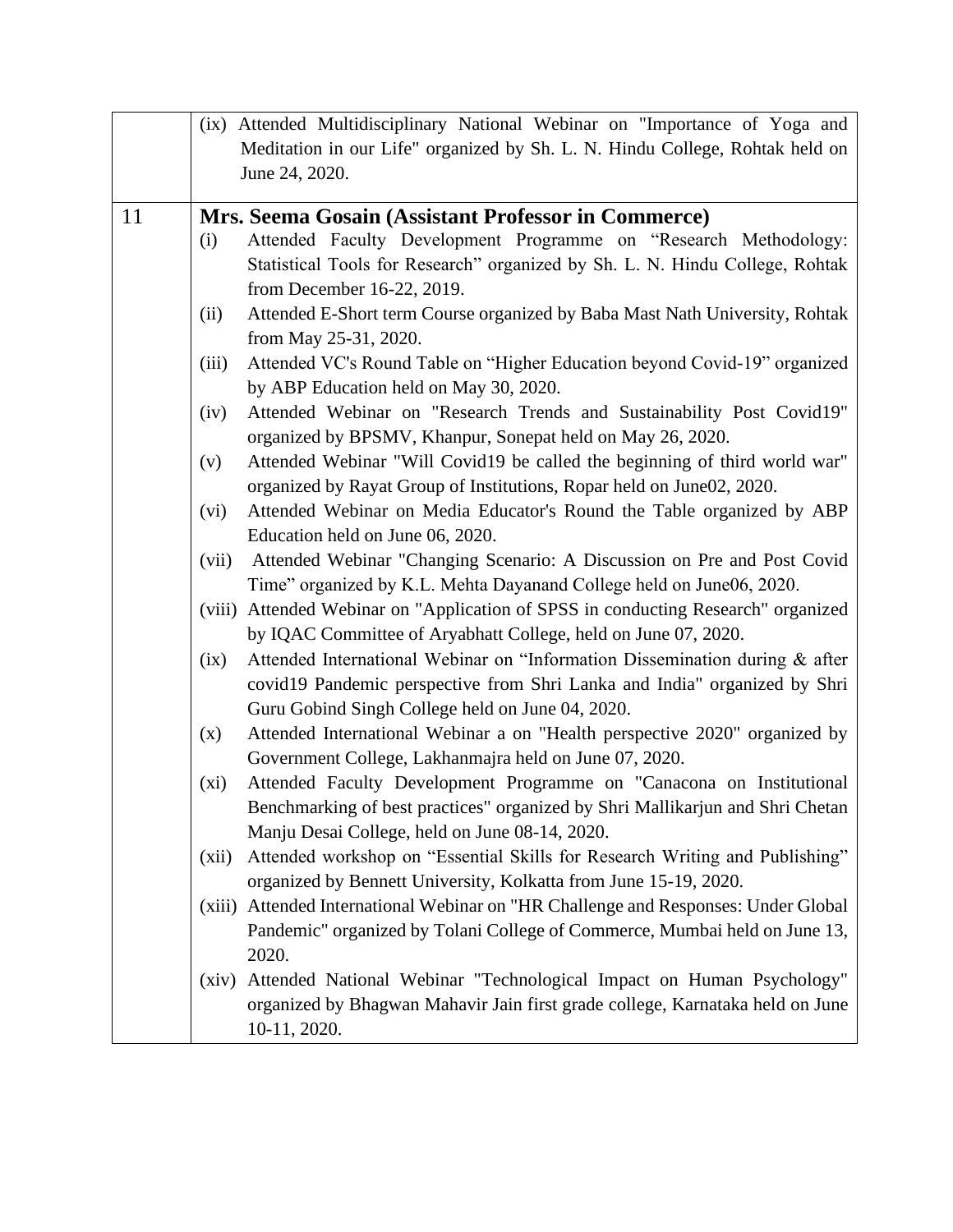|    | (xv) Attended Webinar on "GST for beginners" organized by Auro University, Surat,<br>Gujrat held on June 13, 2020.<br>(xvi) Attended Webinar on "Hospitality Management" organized by ABP Education<br>held on June 20, 2020.<br>(xvii) Attended Webinar on "Covid19 and Indian economy: Issues and Challenge"<br>organized by Dashmesh Girls College, Mukerian, Hosiyarpurheld on June 20,<br>2020.<br>(xviii)Attended Multidisciplinary National Webinar on "Importance of Yoga and<br>Meditation in our Life" organized by Sh. L. N. Hindu College, Rohtak held on<br>June 24, 2020.<br>(xix) Attended International Webinar on "Safeguarding Mental, Emotional, Physical                                                                                                                                                                                                                                                                                                                                     |
|----|------------------------------------------------------------------------------------------------------------------------------------------------------------------------------------------------------------------------------------------------------------------------------------------------------------------------------------------------------------------------------------------------------------------------------------------------------------------------------------------------------------------------------------------------------------------------------------------------------------------------------------------------------------------------------------------------------------------------------------------------------------------------------------------------------------------------------------------------------------------------------------------------------------------------------------------------------------------------------------------------------------------|
|    | Health in Covid19" organized by Vaish Mahila Mahavidyalaya, Rohtak held on<br>June 27, 2020.                                                                                                                                                                                                                                                                                                                                                                                                                                                                                                                                                                                                                                                                                                                                                                                                                                                                                                                     |
| 12 | Mrs. Nidhi (Assistant Professor in Commerce)<br>Attended Faculty Development Programme on "Research Methodology:<br>(i)<br>Statistical Tools for Research" organized by Sh. L.N. Hindu College, Rohtak from<br>December 16-22, 2019.<br>Attended e-workshop on "Novel Approaches in Research Methodology"<br>(ii)<br>organized by Baba Mast Nath University, Rohtak from May 11-17, 2020.<br>(iii) Attended Multidisciplinary National Webinar on "Importance of Yoga and<br>Meditation in our Life" organized by Sh. L. N. Hindu College, Rohtak held on<br>June 24, 2020.                                                                                                                                                                                                                                                                                                                                                                                                                                      |
| 13 | Ms. Preeti Dhingra (Assistant Professor in Commerce)<br>Attended e-workshop on "Meditation" organized by APTI held on May03, 2020.<br>(i)<br>Attended MDP on "Bibliometric Analysis and Systematic literature review"<br>(ii)<br>organized by IMS Ghaziabad UC campus held on May 10, 2020.<br>Attended e-workshop on "Research Methodology" organized by MDU Rohtak<br>(iii)<br>from May 18-24, 2020.<br>Attended National Webinar on "Covid-19 & Indian Economy" organized by IB<br>(iv)<br>(PG) College, Panipat held on May 25, 2020.<br>Attended National Webinar on "Research Methodology" organized by Guru<br>(v)<br>Nanak Khalsa College, Yamuna Nagar held on May 28, 2020.<br>Attended e-workshop on "Research Methodology & Data Handling" organized by<br>(vi)<br>BPSMV, Khanpur, Sonepat from May 28- June 01, 2020.<br>Attended National Webinar on "Changing Scenario: A discussion on Pre and<br>(vii)<br>Post COVID times" organized by K.L. Mehta College, Faridabad held on June06,<br>2020. |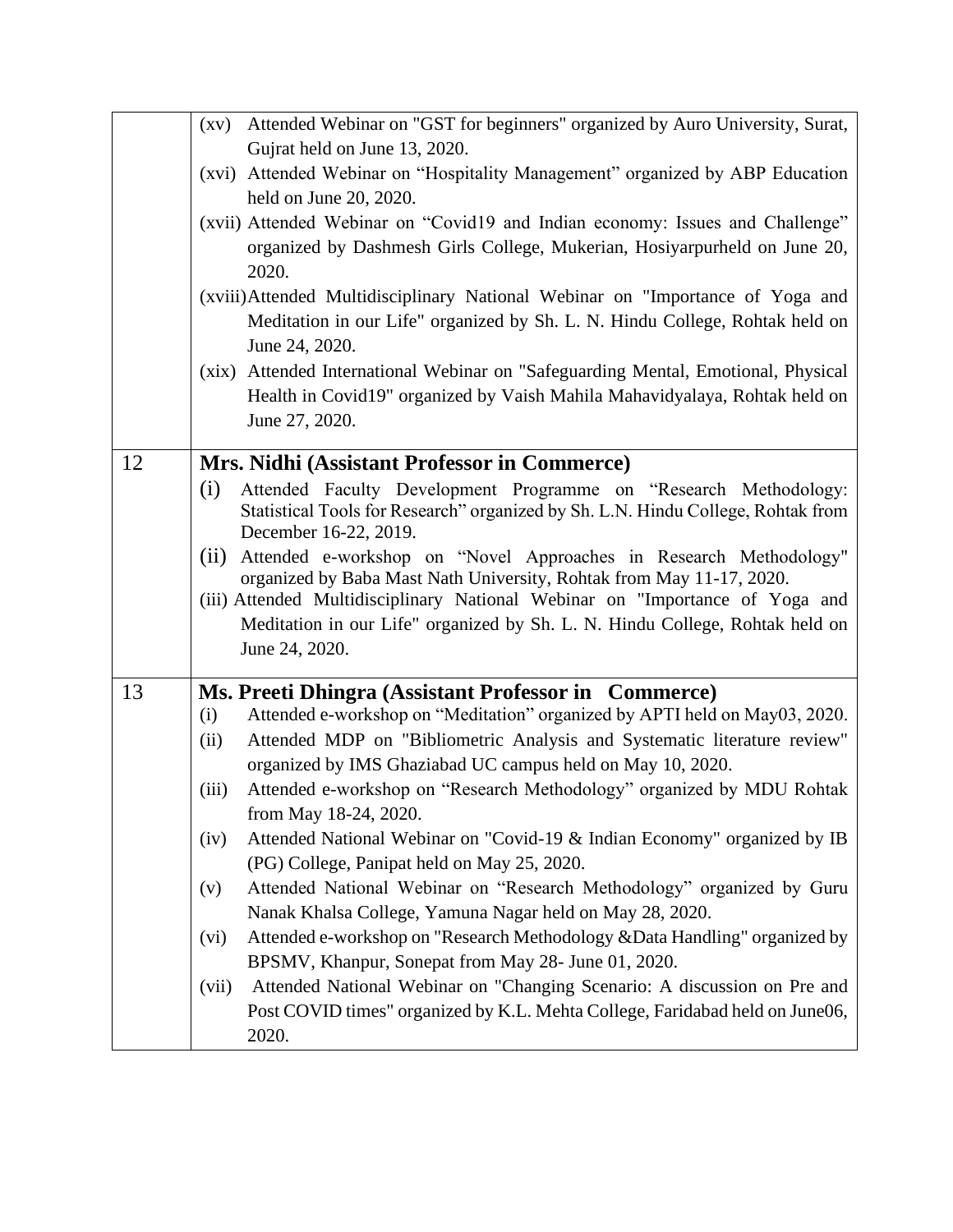|    | (viii) Attended Faculty Development Programme (online) on "Learning Management                                                                                    |
|----|-------------------------------------------------------------------------------------------------------------------------------------------------------------------|
|    | System- MOODLE" organized by IIT Bombay from June 08-14, 2020.                                                                                                    |
|    | Attended Faculty Development Programme (online) on "E- learning & ICT tools<br>(ix)                                                                               |
|    | for Effective teaching" organized by Arawali College of Advanced Studies,                                                                                         |
|    | Faridabad from June 08-13, 2020.                                                                                                                                  |
|    | Attended Faculty Development Programme(online) on "Virtual learning<br>(x)                                                                                        |
|    | creativity tools" organized by Rayat group of Management Studies, Ropar held                                                                                      |
|    | on June 09, 2020.                                                                                                                                                 |
|    | Attended "International Symposium on Covid-19 & Beyond" organized by<br>$(x_i)$                                                                                   |
|    | YMCA, Faridabad held on June 10, 2020.                                                                                                                            |
|    | Attended International Webinar on "Tricks and Tips for Writing Scholarly<br>(xii)                                                                                 |
|    | Research Paper" organized by Global Foundation for Research and Economic                                                                                          |
|    | Development and Society for Advanced Management Studies held on June 14,                                                                                          |
|    | 2020.                                                                                                                                                             |
|    | (xiii) Presented a Paper on "Impact of Covid-19 Pandemic on Industries of India-                                                                                  |
|    | Challenges & Prospects" in National Webinar organized by GCW, Jind held on                                                                                        |
|    | June 22, 2020.                                                                                                                                                    |
|    | (xiv) Attended National Webinar on "Importance of yoga and meditation in our Life"                                                                                |
|    | organized by Sh. L. N. Hindu College, Rohtak held on June 24, 2020.                                                                                               |
|    |                                                                                                                                                                   |
| 14 | Ms. Shruti (Assistant Professor in Commerce)                                                                                                                      |
|    | Attended National Webinar on "Importance of Yoga and Meditation in our Life"<br>(i)                                                                               |
|    | organized by Sh. L.N. Hindu College, Rohtak held on June 24, 2020.                                                                                                |
|    | (ii) Attended National Webinar on "Challenges and Opportunities for Indian Politics                                                                               |
|    | in the present Global Scenario" organized by Government Rajeev Gandhi P.G.                                                                                        |
|    | Government College, Batauli, Ambikapur, Sarguja, C.G. held on June 25, 2020.                                                                                      |
|    | (iii) Attended International Webinar on "Safeguarding Mental, Emotional and Physical                                                                              |
|    | Health in COVID - 19" organized by Vaish Mahila Mahavidyalaya, Rohtak held                                                                                        |
|    | on June 27, 2020.                                                                                                                                                 |
| 15 | Ms. Jyoti Girdhar (Assistant Professor in Commerce)                                                                                                               |
|    | Attended Webinar on "Author Success Roadmap" organized by Author Success<br>(i)                                                                                   |
|    | Coach held on May 15, 2020.                                                                                                                                       |
|    | (ii) Attended National Webinar on "Risk management in time of crisis" organized by                                                                                |
|    | St. Joseph College, Irinjalakuda held on May 31, 2020.                                                                                                            |
|    |                                                                                                                                                                   |
|    |                                                                                                                                                                   |
|    | (iii) Attended Multidisciplinary National Webinar on "Importance of Yoga and<br>Meditation in our Life" organized by Sh. L. N. Hindu College, Rohtak held on June |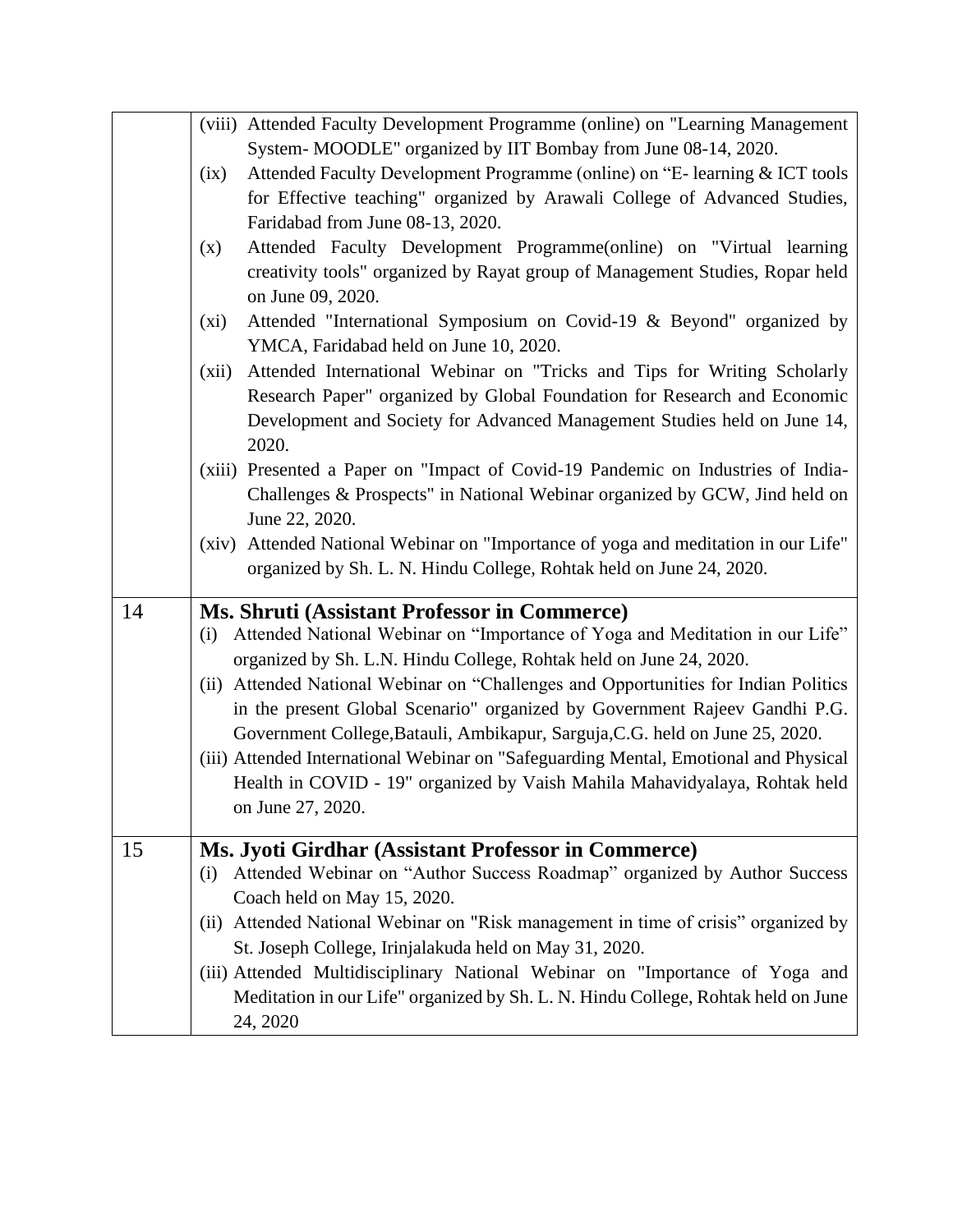| 16 | Dr. Shikha Phogat (Assistant Professor in English)                                           |
|----|----------------------------------------------------------------------------------------------|
|    | (i) Published paper titled "Meaning, Form and Nature of Translation" In UGC Care             |
|    | Journal Tathapi (ISSN:2320-0693) Vol-19, Issue-34, June-2020.                                |
|    | (ii) Attended Faculty Development Programme on "Research Methodology: Statistical            |
|    | Tools for Research"organized by Sh. L. N. Hindu College, Rohtak from December                |
|    | 16-22, 2019.                                                                                 |
|    | (iii) Attended Faculty Development Programme on "Badalta Bhartiya Paridrishya :              |
|    | Sahitya, Sanskriti, Sanchar aur Manovigyan" organized by TLC, Ramanujan                      |
|    | College, University of Delhi from May 22-28, 2020.                                           |
|    | (iv) Attended Faculty Development Programme on "Sahitya, Media, Manovigyan aur               |
|    | Vanijya ke Vividh Aayam" organized by TLC, Ramanujan College, University of                  |
|    | Delhi from May 29- June 03, 2020.                                                            |
|    | Attended National Webinar "Transforming Classrooms into Informal and Learning<br>(v)         |
|    | Grounds: Online and Apps" organized by St. Xavier's College, Nevta held on May               |
|    | 31, 2020.                                                                                    |
|    | (vi) Attended International Seminar on "Pandemic, Literature and Life Crisis"                |
|    | organized by Department of English, S.A Jain (PG) College, Ambala City held on               |
|    | June 04, 2020.                                                                               |
|    | (vii) Attended National Webinar "Importance of Yoga and Meditation in our Life"              |
|    | organized by Sh. L. N. Hindu College, Rohtak held on June 24, 2020.                          |
|    |                                                                                              |
| 17 | Dr. Sumit Kumari Dahiya (Assistant Professor in English)                                     |
|    | Published paper titled "Journey of Savitri from Birth to Young Age: Tale of a<br>(i)         |
|    | Legend in Aurobindo's Epic 'Savitri" in Online International Journal IJELLH,                 |
|    | Volume 8, on February 08, 2020.                                                              |
|    | Presented paper in National Seminar cum Orientation Programme on CBCS at UG<br>(ii)          |
|    | level titled "Positive and Negative Impacts of Choice based Credit System in                 |
|    | India" organized by Faculty Development Center, PMMMNM, MHRD, MDU                            |
|    | Rohtak from Aug 30-31, 2019.                                                                 |
|    | Presented paper in International Seminar titled "A Critical Study about the Writing<br>(iii) |
|    | of an Effective Research Paper" organized by Department of Education, MDU                    |
|    | Rohtak from Nov 30-Dec 01, 2019.                                                             |
|    | Attended Faculty Development Programme on "Research Methodology:<br>(iv)                     |
|    | Statistical Tools for Research" organized by Sh. L. N. Hindu College, Rohtak from            |
|    | December 16-22, 2019.                                                                        |
|    | Presented paper in International Seminar titled "Gender Equality at Workplace is<br>(v)      |
|    | a Matter of Respect, Not Just Money" organized by Tau Devi Lal Govt. College                 |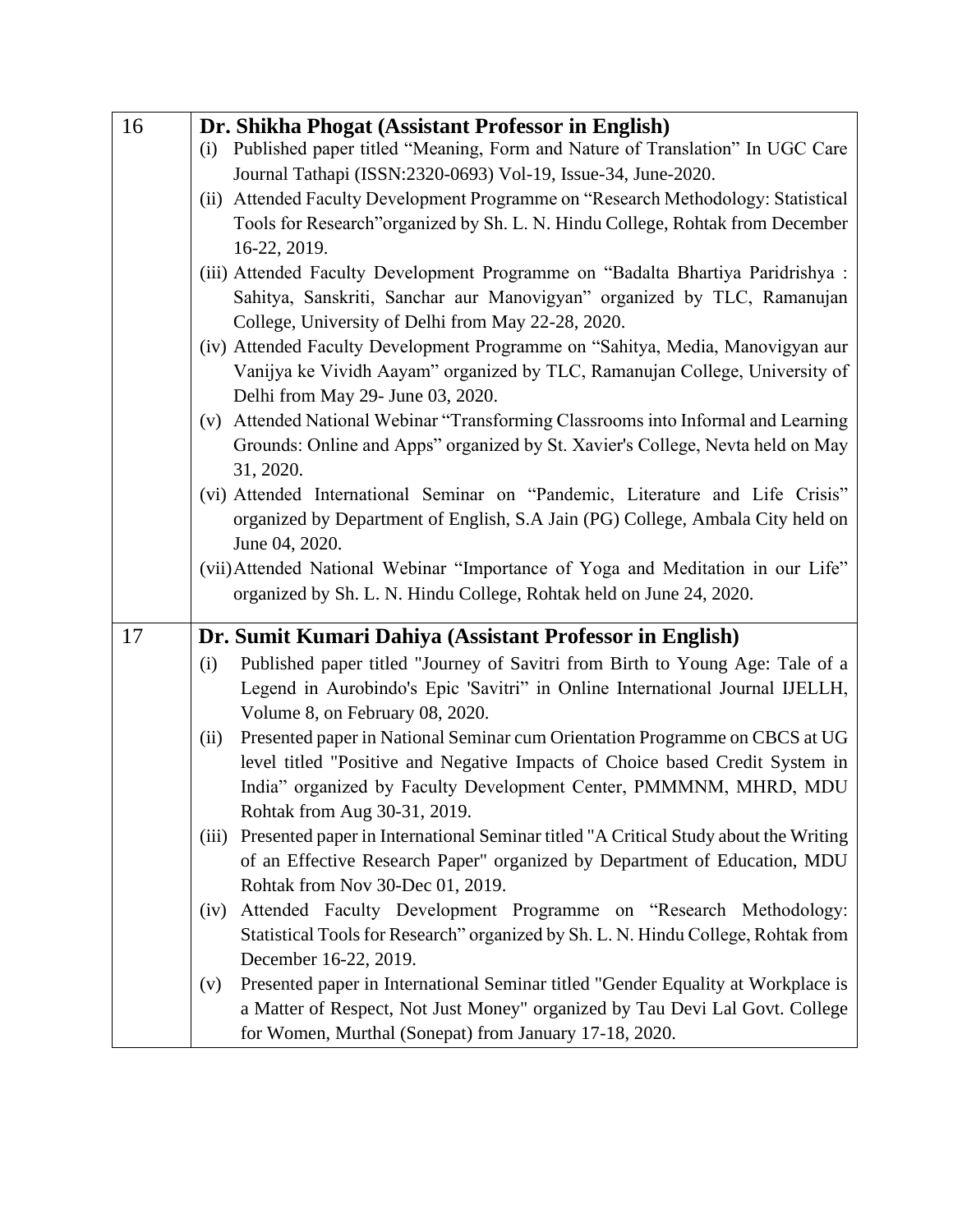|    | (vi) Attended Online Faculty Development Programme on "Badalta Bhartiya                   |
|----|-------------------------------------------------------------------------------------------|
|    | Paridrishya: Sahitya, Sanskriti, Sanchar Aur Manovigyan" organized by                     |
|    | PMMMNM, MHRD, Ramanujan College (University of Delhi), from May 22-28,                    |
|    | 2020.                                                                                     |
|    | (vii) Attended Online Faculty Development Programme on "Sahitya, Media,                   |
|    | Manovigyan Aur Vanijya k Vividh Ayam" organized by PMMMNM, MHRD                           |
|    | Ramanujan College (University of Delhi) from May 29- June 03, 2020.                       |
|    | (viii) Attended Orientation Programme (Online) organized by PMMMNM, MHRD,                 |
|    | Ramanujan College (University of Delhi) from June 04-July 01, 2020.                       |
|    | Attended National Webinar on topic "Transforming Classrooms into Informal and<br>(ix)     |
|    | Learning Grounds: Online and Apps" organized by St. Xavier's College, Nevta,              |
|    | Jaipur held on May 31, 2020.                                                              |
|    | Attended International Webinar on topic "The Rise of Second-Dominant Party<br>(x)         |
|    | System in India: BJP's New Ideological Coalition" organized by Dyal Singh                 |
|    | College, Karnal held on June 02, 2020.                                                    |
|    | Attended National Webinar on topic "Nationalism in the Thoughts of Param Pujya<br>$(x_i)$ |
|    | Shri Golvalkar Guruji" organized by BPSMV, Khanpur Kalan, Sonepat and ICPR,               |
|    | New Delhi held on June 05, 2020.                                                          |
|    | (xii) Attended International Webinar on topic "Update on Covid 19 Vaccine Trials"         |
|    | organized by CRA College, Sonepat held on June 06,2020.                                   |
|    | (xiii) Attended International Webinar on topic "Health Perspectives in 2020" organized    |
|    | by GCW, Lakhan Majra, Rohtak held on June 07, 2020.                                       |
|    | (xiv) Attended National Webinar on topic "Importance of Yoga and Meditation in our        |
|    | Life" organized by Sh. L. N. Hindu College, Rohtak held on June 24, 2020.                 |
|    | (xv) Attended International Webinar on topic "Safeguarding of Mental, Emotional and       |
|    | Physical Health in Covid-19" organized by VMM, Rohtak held on June 27, 2020.              |
|    |                                                                                           |
| 18 | Mrs. Harshita Chhikara (Assistant Professor in English)                                   |
|    | Published paper titled "Savitri from Birth to Young-Age: Tale of a Legend in Sri<br>(i)   |
|    | Aurobindo" Epic Savitri in UGC-approved Journal IJELLH, ISSN: 2582-4406,                  |
|    | Volume 8, Issue 2, February, 2020.                                                        |
|    | Published paper titled "A Himalayan Love Story by Namita Gokhale as a Novel<br>(ii)       |
|    | of Resistance by the Protagonist in the pursuit of Emancipation" in International         |
|    | Journal of English Language, Literature, ISSN: 2582-4406, Volume 8, Issue 4,              |
|    | April, 2020.                                                                              |
|    | Published paper titled "Emancipation and Empowerment: A Study if Namita<br>(iii)          |
|    | Gokhale Protagonists" in UGC-CARE MuktShabd Journal, Volume IX, Issue VI,                 |
|    | ISSN: 2347-3150, Impact Factor-4.6, June-2020.                                            |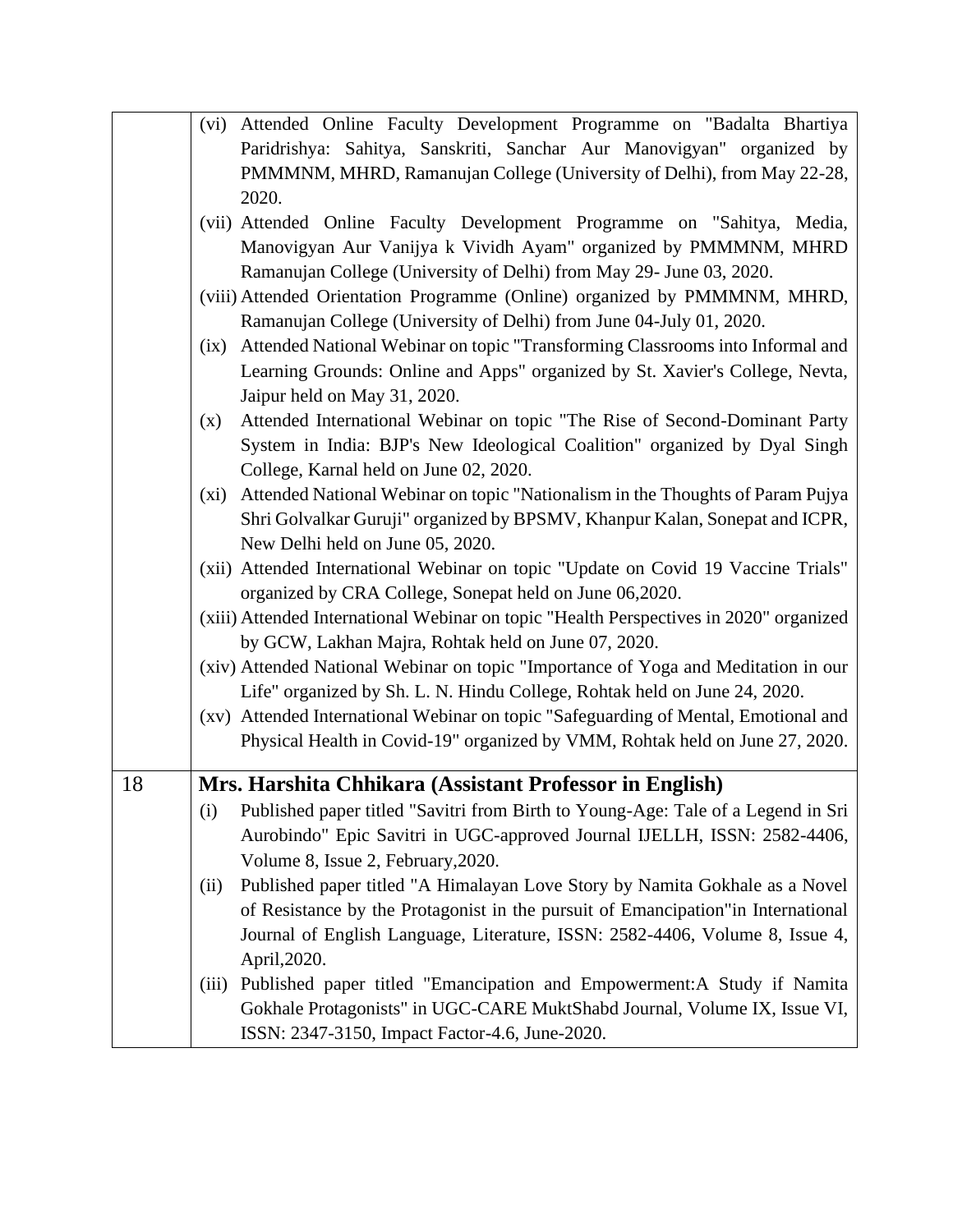|    | (iv) Attended 35th Orientation Programme organized by UGC-HRDC Centre B.P.S.           |
|----|----------------------------------------------------------------------------------------|
|    | Mahila Vishwavidyalaya, Khanpur Kalan, Sonepat from November 26-                       |
|    | December16, 2019.                                                                      |
|    | Attended Faculty Development Programme on "Badalta Bhartiya Paridrishya:<br>(v)        |
|    | Sahitya, Sanskriti Sanchar Aur Manovigyan" Sponsored by MHRD, PMMM,                    |
|    | National Mission Ramanujan College, University of Delhi from May 22-28,                |
|    | 2020.                                                                                  |
|    | Attended Faculty Development Programme on "Sahitya, Media, Manovigyanaur<br>(vi)       |
|    | Vanijyake Vividh Aayam" organized by TLC, Ramanujan College, University of             |
|    | Delhi from May 29 - June 03, 2020.                                                     |
|    | (vii) Attended National Webinar on "Transforming Classrooms into Informal and          |
|    |                                                                                        |
|    | Learning Grounds: Online and Apps" organized by St. Xavier College, Nevta,             |
|    | Jaipur, Rajasthan held on May 31, 2020.                                                |
|    | (viii) Attended International Seminar on "Pandemic, Literature and Life Crisis"        |
|    | organized by Department of English, S.A. Jain (PG) College, Ambala City,               |
|    | Haryana held on June 04,2020.                                                          |
|    | Attended National Webinar on "Intellectual Traditions and Critical Discourses:<br>(ix) |
|    | An Introduction" organized by the Department of English, Mount Carmel College          |
|    | Autonomous, Bengaluru from June 08-16, 2020.                                           |
|    | Attended Webinar on "Impact of the Pandemic on Metropolitan Middle-Class<br>(x)        |
|    | Indian Women" organized by Jesus and Mary College, University of Delhi, India          |
|    | held on June $12,2020$ .                                                               |
|    | Attended National Webinar on "Professor 2030: Challenges and Opportunities for<br>(xi) |
|    | Future Faculty" organized by JKK Munirajah College of Technology, Chennai,             |
|    | Tamil Nadu held on June 12, 2020                                                       |
|    |                                                                                        |
|    | (xii) Attended National Webinar on "Importance of Yoga and Meditation in our Life"     |
|    | organized by Sh. L. N. Hindu College, Rohtak held on June 24, 2020.                    |
|    |                                                                                        |
| 19 | Mrs. Raunak Rathee (Assistant Professor in English)                                    |
|    |                                                                                        |
|    | Published paper titled "Success Story of Scandinavian Crime Fiction" in<br>(i)         |
|    | International Journal of Multidisciplinary Educational Research, Volume 9, Issue       |
|    | 3 (6), March, 2020.                                                                    |
|    | Attended Faculty Development Programme on "Sahitya, Media, Manovigyanaur<br>(11)       |
|    | Vanijya ke Vividh Aayam" organized by TLC, Ramanujan College, University of            |
|    |                                                                                        |
|    | Delhi from May 29 - June 03, 2020.                                                     |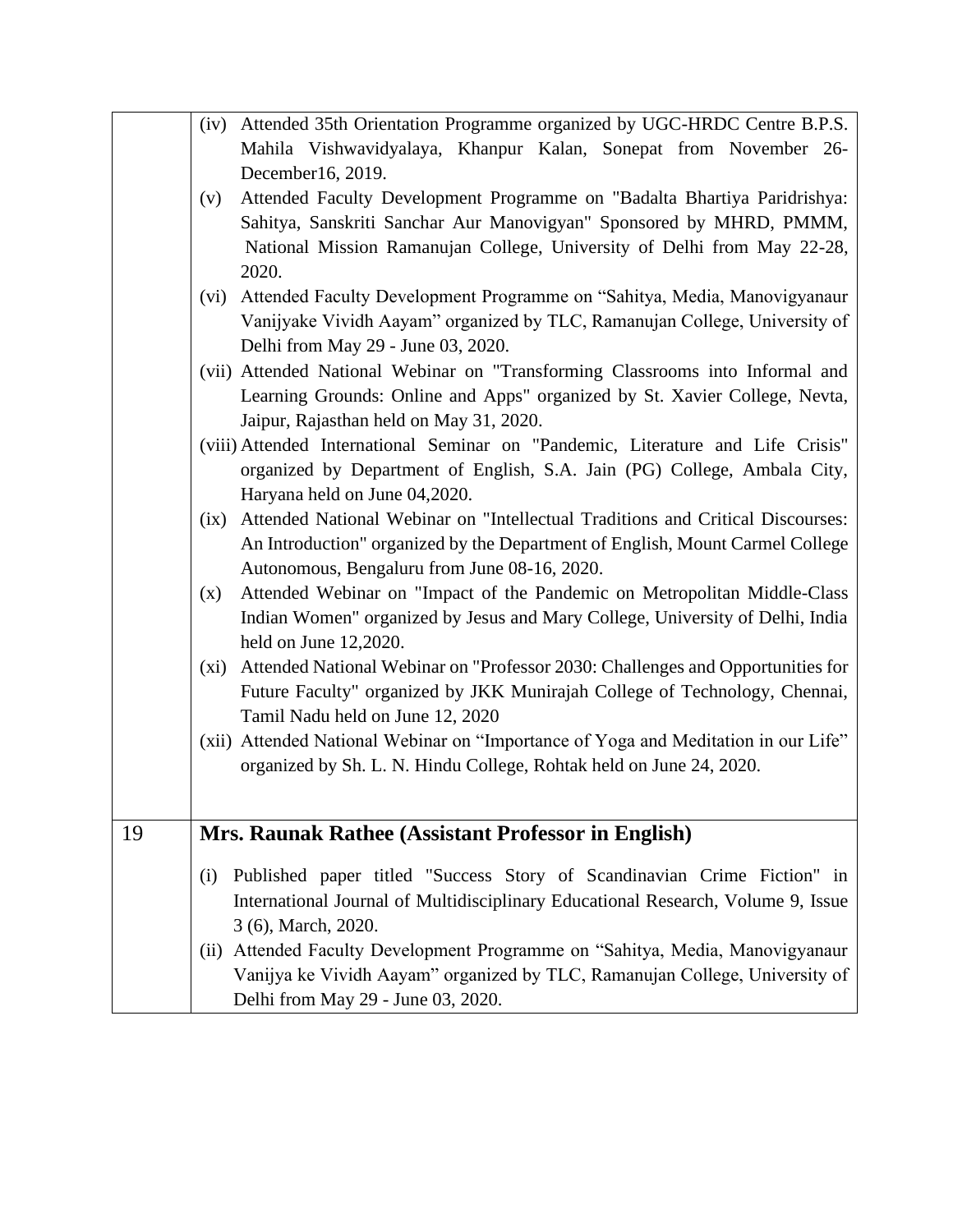|    | (iii) Attended online Orientation/Induction Program organized by Ramanujan College,                                                                                                                                                                                                                                                                                                                                                                                                                                                                                                                                                                                                                                                                                                                                                                                                                                                                                                                                                                                                                                                                                                                                                                                                                              |
|----|------------------------------------------------------------------------------------------------------------------------------------------------------------------------------------------------------------------------------------------------------------------------------------------------------------------------------------------------------------------------------------------------------------------------------------------------------------------------------------------------------------------------------------------------------------------------------------------------------------------------------------------------------------------------------------------------------------------------------------------------------------------------------------------------------------------------------------------------------------------------------------------------------------------------------------------------------------------------------------------------------------------------------------------------------------------------------------------------------------------------------------------------------------------------------------------------------------------------------------------------------------------------------------------------------------------|
|    | Delhi University form June 04- July 01, 2020.                                                                                                                                                                                                                                                                                                                                                                                                                                                                                                                                                                                                                                                                                                                                                                                                                                                                                                                                                                                                                                                                                                                                                                                                                                                                    |
| 20 | Mrs. Madhu Arora (Associate Professor in Hindi)<br>Published paper titled "Vartman Sandarbh Mein Ram Charit Manas ka<br>(i)<br>Mehatava" in Drishtikon, ISSN: 0975-119X, Volume 12, Issue 9, June 2020.<br>(ii) Attended Faculty Development Programme on "Research Methodology: Statistical<br>Tools for Research" organized by Sh. L. N. Hindu College, Rohtak from December<br>16-22, 2019.<br>(iii) Attended National Webinar "Importance of Yoga and Meditation in our Life"<br>organized by Sh. L. N. Hindu College, Rohtak held on June 24, 2020.<br>(iv) Attended International Webinar on "Safeguarding Physical Mental and Emotional<br>health in Covid-19" organized by Vaish Mahila Mahavidyalya, Rohtak held on<br>June 27, 2020.                                                                                                                                                                                                                                                                                                                                                                                                                                                                                                                                                                   |
| 21 | Dr. Anju Deshwal (Assistant Professor in Hindi)<br>Presented a paper titled "Sant sahitya mein Guru Nanak vani ki mehta" in<br>(i)<br>Interdisciplinary National Seminar organized by Baba Mast Nath University,<br>Rohtak and Haryana sahitya academy Panchkula held on September 10, 2019.<br>Attended Faculty Development Programme on "Research Methodology: Statistical<br>(ii)<br>Tools for Research" organized by Sh. L. N. Hindu College, Rohtak from December<br>16-22, 2019.<br>(iii) Presented a paper titled "Tulsi' ki Ram Charit Manas mein Samrasta" in<br>Interdisciplinary International Seminar organized by Maharshi Valmiki Saudh<br>Peeth, MDU Rohtak held on February 28, 2020.<br>(iv) Attended Faculty Development Programme on "Badalta Bhartiya Paridrishya:<br>Sahitya, Sanskriti Sanchar Aur Manovigyan" Sponsored by MHRD, PMMM,<br>National Mission Ramanujan College, University of Delhi from May 22-28, 2020.<br>Attended Faculty Development Programme on "Sahitya, Media, Manovigyan aur<br>(v)<br>Vanijya ke Vividh Aayam" organized by TLC, Ramanujan College, University of<br>Delhi from May 29 - June 03, 2020.<br>(vi) Attended National Webinar "Importance of Yoga and Meditation in our Life"<br>organized by Sh. L. N. Hindu College, Rohtak held on June 24, 2020. |
| 22 | Dr. Suman Lata (Assistant Professor in Hindi)<br>Published paper titled "Mahadevi Verma ke sahitya me manviya karuna ka<br>(i)                                                                                                                                                                                                                                                                                                                                                                                                                                                                                                                                                                                                                                                                                                                                                                                                                                                                                                                                                                                                                                                                                                                                                                                   |
|    | avlokan" in Drishtikon with ISSN 0975-119X, Volume 12 Issue 4, April, 2020.<br>(ii) Attended 34th Orientation programme organized by BPSMV, Khanpur Kalan,<br>Sonepat from June 22 - July 12, 2019.                                                                                                                                                                                                                                                                                                                                                                                                                                                                                                                                                                                                                                                                                                                                                                                                                                                                                                                                                                                                                                                                                                              |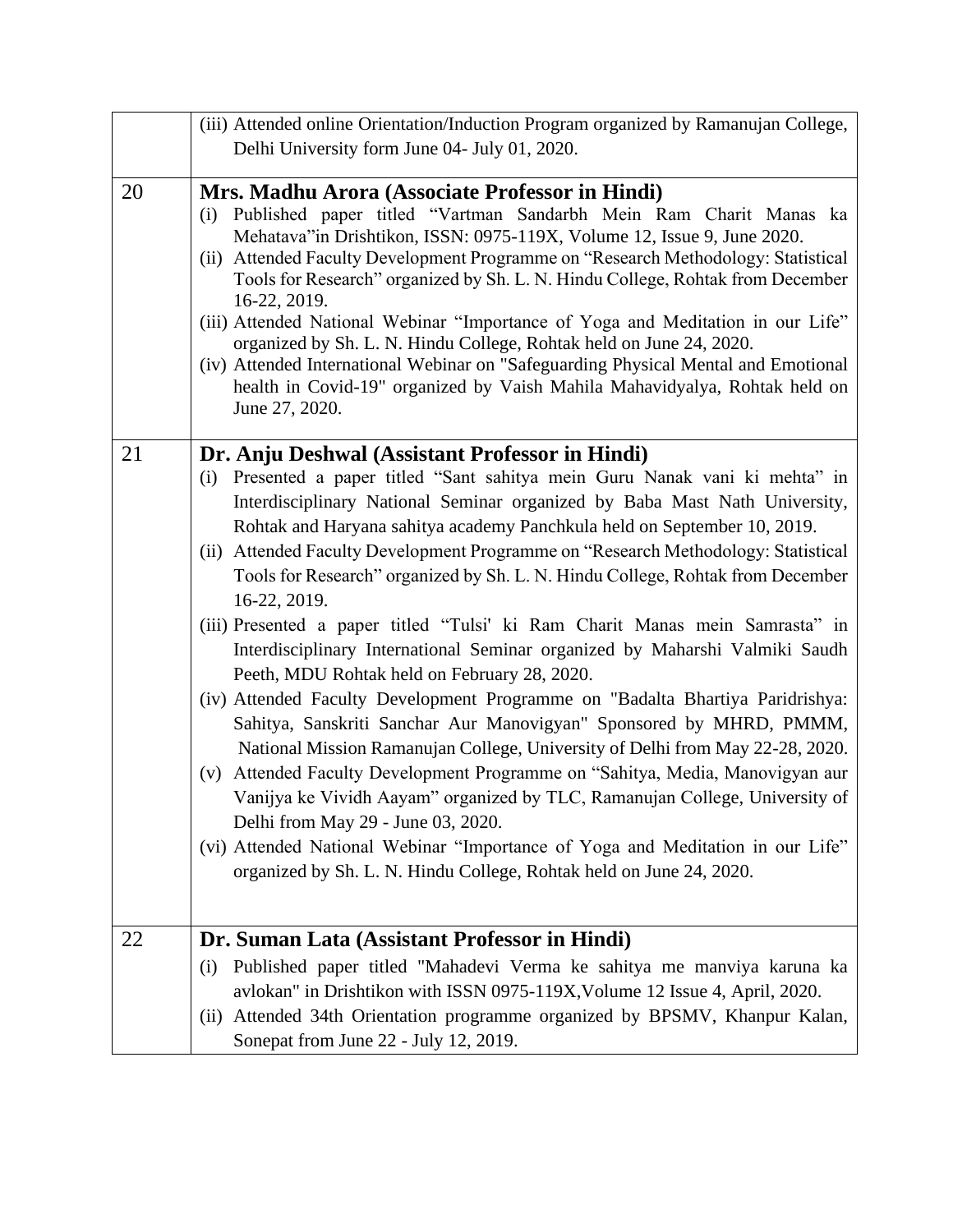|    | (iii) Attended Faculty Development Programme on "Research Methodology:                                                                                                                                                                                                               |
|----|--------------------------------------------------------------------------------------------------------------------------------------------------------------------------------------------------------------------------------------------------------------------------------------|
|    | Statistical Tools for Research" organized by Sh. L.N. Hindu College, Rohtak from                                                                                                                                                                                                     |
|    | December 16-22, 2019.                                                                                                                                                                                                                                                                |
|    | (iv) Attended Faculty Development Programme on "Sahitya, Media, Manovigyanaur                                                                                                                                                                                                        |
|    | Vanijya ke Vividh Aayam" organized by TLC, Ramanujan College, University of                                                                                                                                                                                                          |
|    | Delhi from May 29 - June03, 2020.                                                                                                                                                                                                                                                    |
|    | (v) Attended National Webinar on "Planning for Teacher Education In A Post COVID-                                                                                                                                                                                                    |
|    | 19 World" organized by J.C.D.PG College of Education, Sirsa held on May 26,                                                                                                                                                                                                          |
|    | 2020.                                                                                                                                                                                                                                                                                |
|    | (vi) Attended National Webinar "Importance of Yoga and Meditation in our Life"                                                                                                                                                                                                       |
|    | organized by Sh. L. N. Hindu College, Rohtak held on June 24, 2020.                                                                                                                                                                                                                  |
|    |                                                                                                                                                                                                                                                                                      |
| 23 | Dr. Suman Rani (Assistant Professor in Hindi)                                                                                                                                                                                                                                        |
|    | Published paper titled "Guru Nanak Vani mein Nihit Maanviya Sandesh", Indian<br>(i)                                                                                                                                                                                                  |
|    | Journal of Social Concern (in press).                                                                                                                                                                                                                                                |
|    | Presented a paper on "Sant Sahitya ki Parampara" in National Seminar organized<br>(ii)                                                                                                                                                                                               |
|    | by Baba Mast Nath University, Rohtak and Haryana Sahitya Academy, Panchkula                                                                                                                                                                                                          |
|    | held on September 10, 2019.                                                                                                                                                                                                                                                          |
|    | Attended International Workshop on "Industry Academia Interaction: Bridging<br>(iii)                                                                                                                                                                                                 |
|    |                                                                                                                                                                                                                                                                                      |
|    | the Gap" organized by Professional Consultancy cell, Maharshi Dayanand                                                                                                                                                                                                               |
|    | University, Rohtak held on November 26, 2019.                                                                                                                                                                                                                                        |
|    | Presented a paper on "Tulsi Ke Ramcharit Manas main Samrasta" in International<br>(iv)                                                                                                                                                                                               |
|    | Seminar organized by MDU Rohtak held on February 28, 2020.                                                                                                                                                                                                                           |
|    | Attended Foundation course in "Educational Methodology" (online) organized by<br>(v)                                                                                                                                                                                                 |
|    | Association of Pharmaceutical Teachers of India in April- May (April 25, April                                                                                                                                                                                                       |
|    | 29 and May 01, 2020).                                                                                                                                                                                                                                                                |
|    | Attended e-workshop on Meditation "Breathe together and touch the internal<br>(vi)                                                                                                                                                                                                   |
|    | bliss" (online) organized by Association of Pharmaceutical Teachers of India held                                                                                                                                                                                                    |
|    | on May 03, 2020.                                                                                                                                                                                                                                                                     |
|    | Attended National Webinar on "New Provisions related to Income Tax Return:<br>(vii)                                                                                                                                                                                                  |
|    | Filing and Investment Awareness" organized by SIA college of Higher Education,                                                                                                                                                                                                       |
|    | held on May 26, 2020.                                                                                                                                                                                                                                                                |
|    | (viii) Attended Faculty Development Program (online) on "Skill Set in Turbulent Time:                                                                                                                                                                                                |
|    |                                                                                                                                                                                                                                                                                      |
|    |                                                                                                                                                                                                                                                                                      |
|    |                                                                                                                                                                                                                                                                                      |
|    |                                                                                                                                                                                                                                                                                      |
|    | Industry Experiences & Challenges" organized by Chaudhary Bansi Lal<br>University, Bhiwani, from April 27 - May 01, 2020.<br>Attended Faculty Development Programme on "Badalta Bhartiya Paridrishya:<br>(ix)<br>Sahitya, Sanskriti Sanchar Aur Manovigyan" Sponsored by MHRD, PMMM, |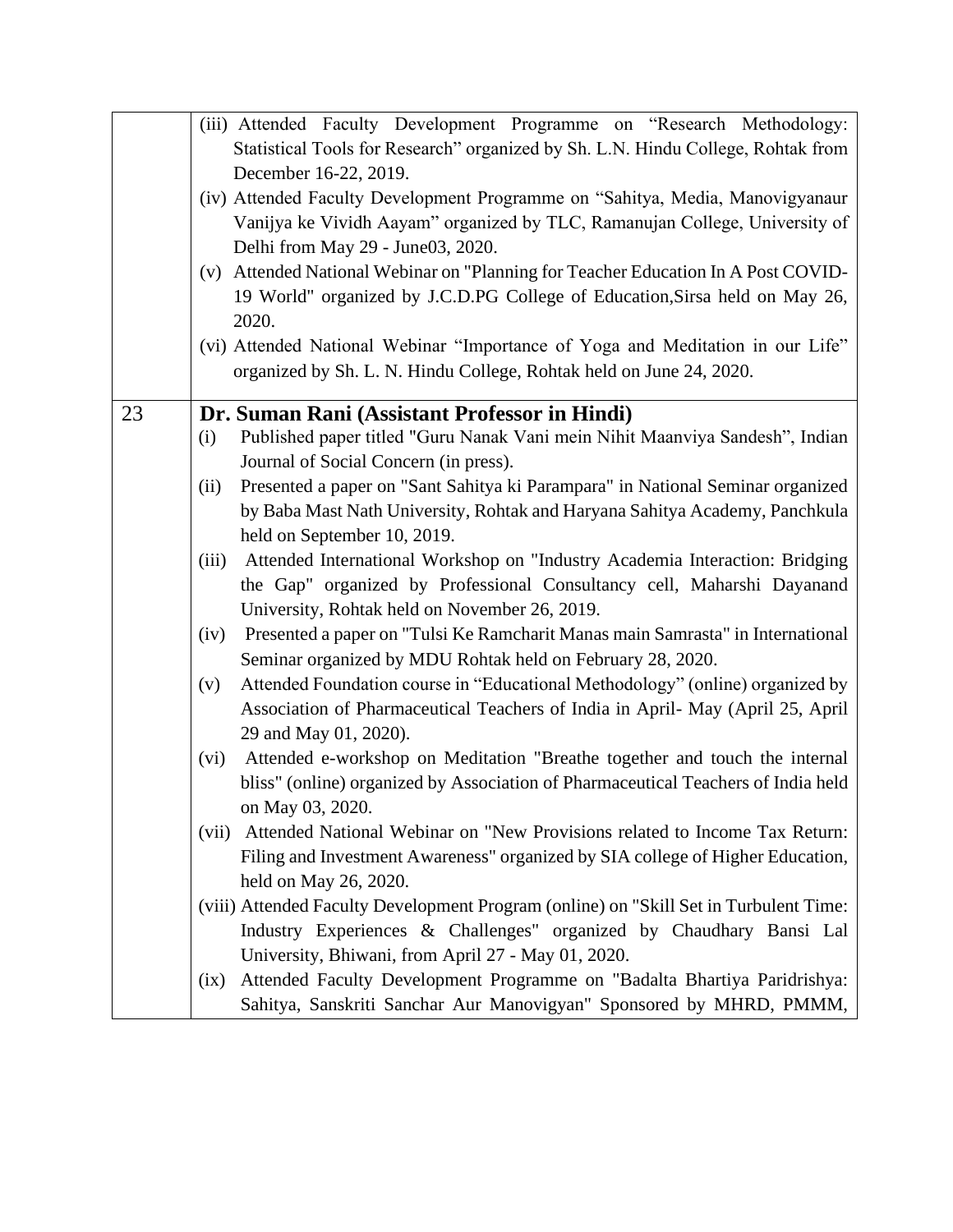|    |         | National Mission Ramanujan College, University of Delhi from May 22-28,          |
|----|---------|----------------------------------------------------------------------------------|
|    |         | 2020.                                                                            |
|    | (x)     | Attended Faculty Development Programme on "Sahitya, Media, Manovigyanaur         |
|    |         | Vanijyake Vividh Aayam" organized by TLC, Ramanujan College, University of       |
|    |         | Delhi from May 29 - June 03, 2020.                                               |
|    | $(x_i)$ | Attended International Webinar on "Vashvik Mahamari Corona Kae Sandarab me       |
|    |         | in Sahatiya aur Samajki Bhumika" organized by Kamla Nehru Bhootik Avam           |
|    |         | Samajik Vigyan Sansthan held on June 06, 2020.                                   |
|    | (xii)   | Attended National Webinar on "Contemporary Scenario: Revisiting Gandhian         |
|    |         | Concept of Gram Swaraj" organized by Indian Society of Gandhian Studies held     |
|    |         | on June 07, 2020.                                                                |
|    |         | (xiii) Attended International Symposium on "COVID19 and Beyond: The new normal   |
|    |         | in HEI's" (online) organized by J. C. Bose University of Science and Technology, |
|    |         | YMCA, Faridabad held on June 10, 2020.                                           |
|    |         | (xiv) Attended International Webinar on "Viashvik Mahamari kale Daurmein Sant    |
|    |         | Sahitya ki Prasangikta" organized by Department of Hindi, R C Patel College of   |
|    |         | Arts, Commerce and Science, Maharashtra held on June 14, 2020.                   |
|    |         | (xv) Attended National Webinar "Importance of Yoga and Meditation in our Life"   |
|    |         | organized by Sh. L.N. Hindu College, Rohtak held on June 24, 2020.               |
|    |         |                                                                                  |
| 24 |         |                                                                                  |
|    |         | Dr. Meenakshi Gugnani (Assistant Professor in Mathematics)                       |
|    | (i)     | Presented paper titled "Common Fixed Point Results in Generalized metric         |
|    |         | spaces" in National Conference organized by P.G.D.A.V. College, University of    |
|    |         | Delhi held on November 08-10, 2019.                                              |
|    | (ii)    | Attended Faculty Development Programme on "Research Methodology:                 |
|    |         | Statistical Tools for Research" organized by Sh.L.N. Hindu College, Rohtak held  |
|    |         | from December 16-22, 2019.                                                       |
|    | (iii)   | Acted as member of organizing committee in Faculty Development Programme         |
|    |         | organized by Sh. L.N. Hindu College, Rohtak from December 16-22, 2019.           |
|    | (iv)    | Presented paper titled "Existence of fixed points for weakly compatible mappings |
|    |         | in Convex Metric spaces" organized by Department of Mathematics, MDU             |
|    |         | Rohtak held on December 22, 2019.                                                |
|    | (v)     | Attended Multidisciplinary International Webinar on "Impact of Covid -19 on      |
|    |         | Human Health, Environmental perspectives, World Economy, Technology &            |
|    |         | Future of Education" organized by JCD Memorial (PG) College, Sirsa, Haryana      |
|    |         | held on June 05-06,2020.                                                         |
|    | (vi)    | Presented a paper titled "Stability of Functional Equations using Fixed Point    |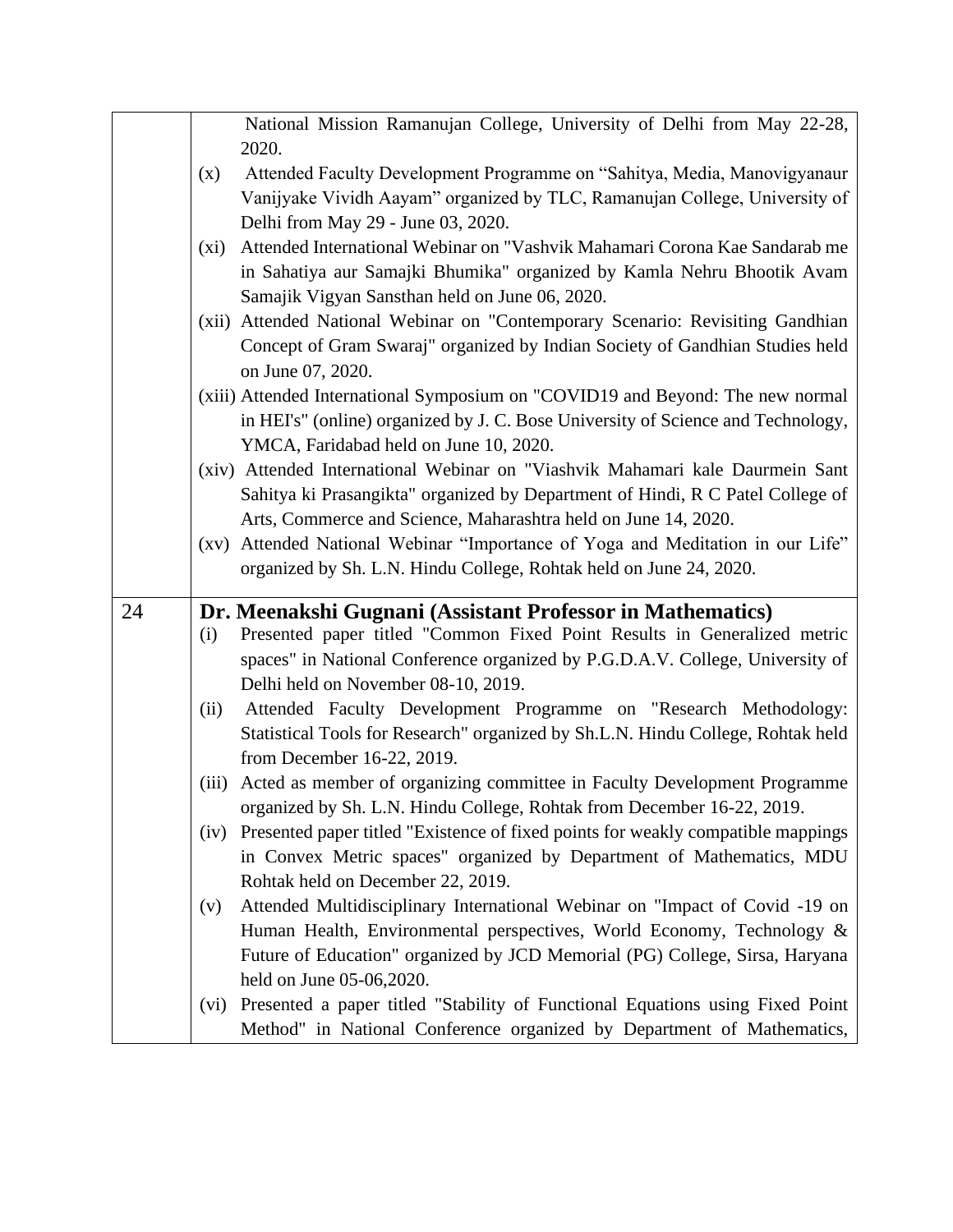|    |       | Government College, Satnali, Mahendergarh & Society of Scientific Research &             |
|----|-------|------------------------------------------------------------------------------------------|
|    |       | Education held on June 7, 2020.                                                          |
|    |       | (vii) Attended Multidisciplinary National Webinar on "Embracing change and               |
|    |       | Transformation of Women for Sustainable Development" organized by Kanya                  |
|    |       | Mahavidyalaya Kharkhoda held on June 13,2020.                                            |
|    |       | (viii) Attended National Webinar on "Recent Trends and Applications of Fixed Point       |
|    |       | Theory" organized by Kanya Mahavidyalaya Kharkhoda held on June 19,2020.                 |
|    | (ix)  | Attended National Webinar on "Importance of Yoga and Meditation in our Life"             |
|    |       | organized by Sh. L. N. Hindu College, Rohtak held on June 24, 2020.                      |
|    | (x)   | Presented a paper titled "Existence of Fixed Points in Fuzzy Metric Spaces" in           |
|    |       | International e-conference organized by Department of Mathematics, Government            |
|    |       | Post Graduate College, Maldevta, Raipur (Dehradun) Uttarakhand, India.                   |
|    |       |                                                                                          |
| 25 |       | Dr. Sunny Kapoor (Assistant Professor in Mathematics)                                    |
|    | (i)   | Attended National Seminar on "Role of Shrimad Bhagwat Gita" in revolutionizing           |
|    |       | the lives of health professionals organized by PGIMS Rohtak on October 18, 2019.         |
|    | (ii)  | Attended Orientation Programme (35th) organized by UGC-HRDC BPSMV,                       |
|    |       | Khanpur Kalan, Sonepat from November 26–December 16, 2019.                               |
|    | (iii) | Presented a research paper titled "Economic Evaluation of Stochastic Model for a         |
|    |       | Base Transceiver System Considering Two Types of Repair Teams,                           |
|    |       | Hardware/Software Faults and Manual Network Restoration" in National Seminar             |
|    |       | on Mathematical Sciences and Applications (NSMSA-2019) organized by                      |
|    |       | Department of Mathematics, MDU, Rohtak on December 22, 2019.                             |
|    | (iv)  | Attended National Conference on "Innovative and creative practices in education          |
|    |       | for better tomorrow" at BPSMV, Khanpur Kalan, Sonepat on February 14-15,                 |
|    |       | 2020.                                                                                    |
|    | (v)   | Presented a paper titled "Future Prospects of Online Learning in Higher Education        |
|    |       | System" in National Webinar on Atmanirbhar Bharat organized by Shodh                     |
|    |       | Haryana & Gurugram University, Gurugram held on June 8-9, 2020.                          |
|    | (vi)  | Attended Multidisciplinary National Webinar on "Importance of Yoga and                   |
|    |       | meditation in our Life" organized by Sh. L.N. Hindu College, Rohtak on June 24,          |
|    |       | 2020.                                                                                    |
|    |       | (vii) Attended International Webinar on "Safeguarding Mental, Emotional and              |
|    |       | Physical Health in Covid-19" organized by Vaish Mahila Mahavidyalya, Rohtak              |
|    |       | on June 27, 2020.                                                                        |
|    |       | (viii) Presented a paper on "Post Covid-19 impact on learning in Indian higher education |
|    |       | system" DGHE sponsored International Online Seminar (Inter Disciplinary)                 |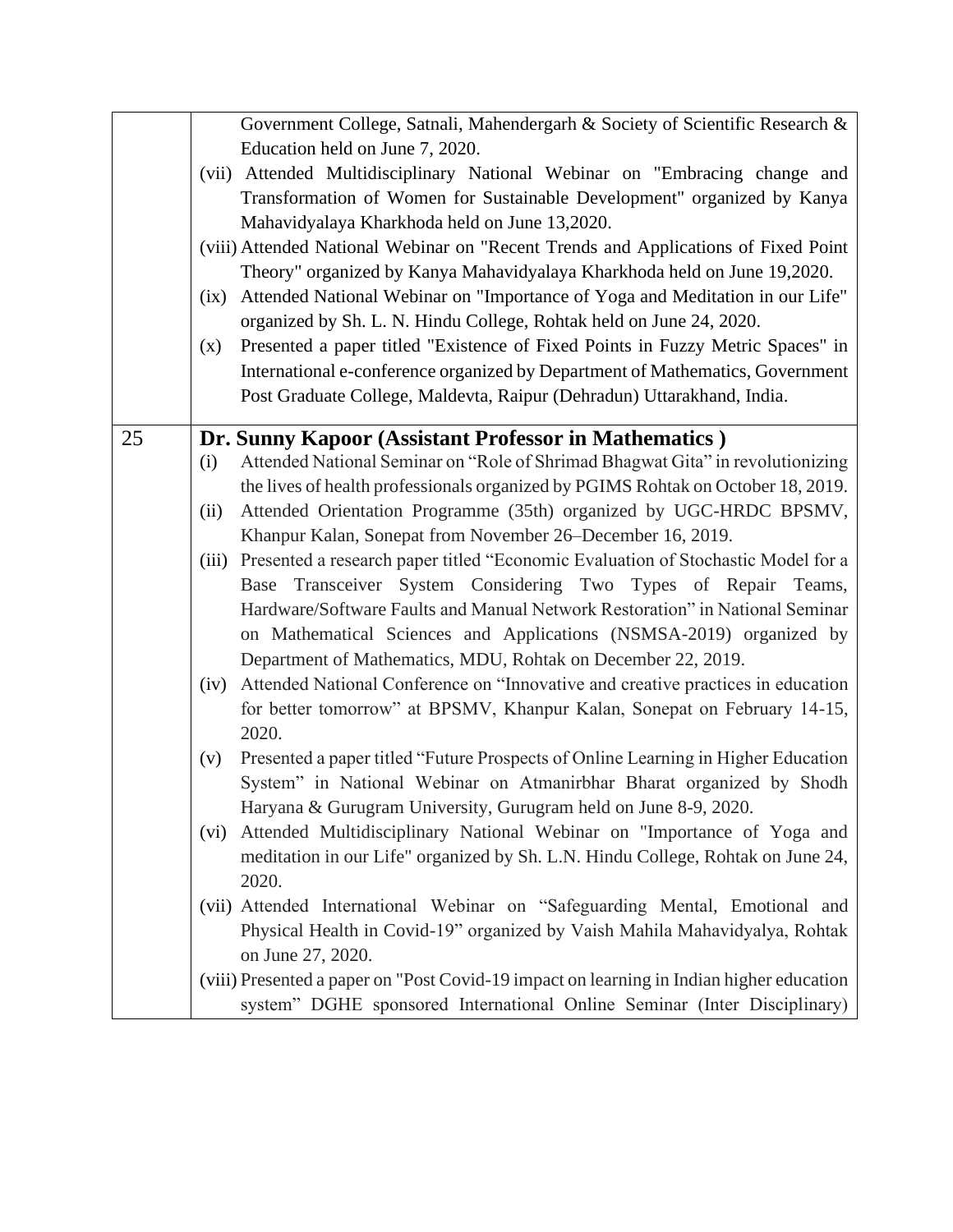|    | organized by Tau Devi Lal Government College for Women, Murthal held on June<br>29, 2020.                                                                                                                                                                                                                                                                                                                   |
|----|-------------------------------------------------------------------------------------------------------------------------------------------------------------------------------------------------------------------------------------------------------------------------------------------------------------------------------------------------------------------------------------------------------------|
|    |                                                                                                                                                                                                                                                                                                                                                                                                             |
| 26 | Mrs. Preeti Sethi (Assistant Professor in Mathematics)<br>Attended National Workshop on "Vedic Mathematics" organized by CBLU<br>(i)<br>Bhiwani held on November 13, 2019.                                                                                                                                                                                                                                  |
|    | Presented a paper titled "Vedic Mathematics & Real Life Analysis" in an<br>(ii)<br>International Conference held at IIT Delhi in collaboration with CBLU Bhiwani<br>held on December 22-24, 2019.                                                                                                                                                                                                           |
|    | (iii) Attended Faculty Development Programme organized by Shri Baba Mast Nath<br>University, Rohtak from May 25-31, 2020.                                                                                                                                                                                                                                                                                   |
|    | (iv) Attended International Webinar on "Applications of Mathematics to Analyse and<br>solve problems of Real Life" organized by Department of Mathematics, Bharti<br>College, University of Delhi held on May 29, 2020.                                                                                                                                                                                     |
|    | (v)<br>Attended International Webinar on "Career Opportunities in Mathematical<br>Sciences" organized by Department of Mathematics, MDU, Rohtak held on June<br>1, 2020.                                                                                                                                                                                                                                    |
|    | (vi) Presented paper titled "Fractals via fixed point theory", organized by PG and<br>Research Department of Mathematics, Jayaraj Annapackiam College for Women,<br>Periyakulam Theni, held on June 03, 2020.                                                                                                                                                                                               |
|    | (vii) Attended National Webinar on "Mathematics in Present Scenario", organized by<br>Department of Mathematics, Guru Nanak Khalsa College, Yamuna Nagar held on<br>June 13, 2020.                                                                                                                                                                                                                          |
|    | (viii) Attended National Webinar "Importance of Yoga and Meditation in our Life"<br>organized by Sh. L. N. Hindu College, Rohtak held on June 24, 2020.                                                                                                                                                                                                                                                     |
| 27 | Ms. Monika (Assistant Professor in Mathematics)                                                                                                                                                                                                                                                                                                                                                             |
|    | (i) Attended National Webinar on "Importance of Yoga and Meditation in our Life"<br>organized by Sh. L. N. Hindu College, Rohtak held on June 24, 2020.                                                                                                                                                                                                                                                     |
| 28 | <b>Ms. Sonam (Assistant Professor in Mathematics)</b>                                                                                                                                                                                                                                                                                                                                                       |
|    | Attended National Webinar "Importance of Yoga and Meditation in our Life"<br>(i)<br>organized by Sh. L. N. Hindu College, Rohtak held on June 24, 2020.<br>Attended National Webinar on "Challenges and Opportunities for Indian Politics<br>(i)<br>in the present Global Scenario" organized by Government Rajeev Gandhi P.G.<br>Government College Batauli, Ambikapur, Sarguja, C.G held on June 25,2020. |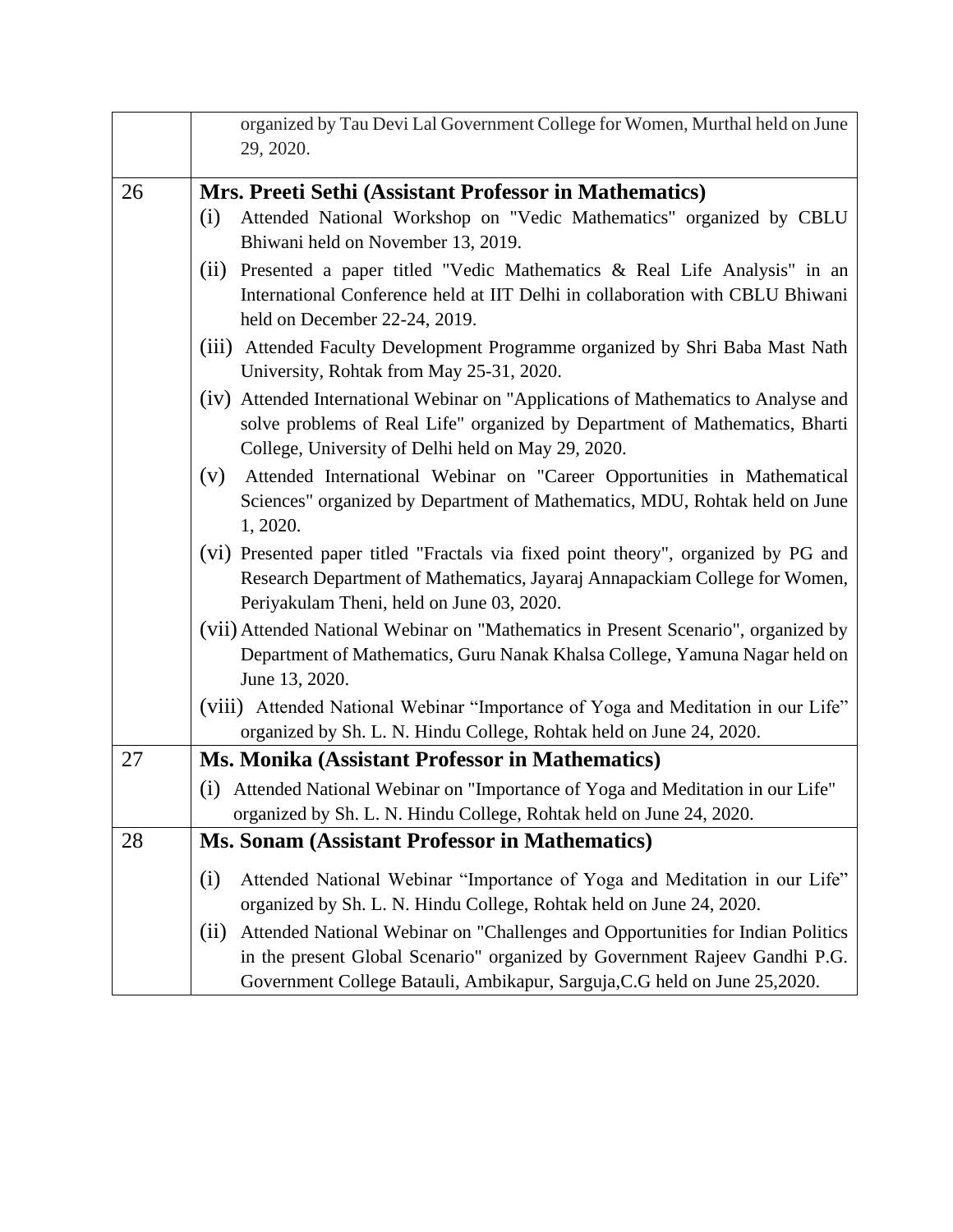|    | (iii) Attended International Webinar on "Safeguarding Mental, Emotional and Physical<br>Health in COVID-19" organized by Vaish Mahila Mahavidyalaya, Rohtak held<br>on June 27,2020.                                         |
|----|------------------------------------------------------------------------------------------------------------------------------------------------------------------------------------------------------------------------------|
| 29 | Ms. Manju (Assistant Professor in Mathematics)                                                                                                                                                                               |
|    | Attended National Webinar on "Mathematics: Present Scenario" organized by<br>(i)<br>Department of Mathematics in Guru Nanak Khalsa College, Yamuna Nagar,<br>Haryana held on June 13, 2020.                                  |
|    | Attended National Webinar "Importance of Yoga and Meditation in our Life"<br>(ii)<br>organized by Sh. L. N. Hindu College, Rohtak held on June 24, 2020.                                                                     |
|    | (iii) Attended International Webinar on "Safeguarding Mental, Emotional and Physical<br>Health in Covid-19" organized by Vaish Mahila Mahavidyalaya, Rohtak held on<br>June 27,2020.                                         |
| 30 | Mr. Ankush (Assistant Professor in Mathematics)                                                                                                                                                                              |
|    | (i) Attended National Webinar on "Importance of Yoga and Meditation in our Life"<br>organized by Sh.L.N. Hindu College, Rohtak held on June 24, 2020.                                                                        |
|    | (ii) Attended International Webinar on "Safeguarding Mental, Emotional and Physical                                                                                                                                          |
|    | Health in Covid - 19" organized by Vaish Mahila Mahavidyalaya, Rohtak held on                                                                                                                                                |
|    | June 27,2020.                                                                                                                                                                                                                |
| 31 | Mrs. Anil Kumari (Assistant Professor in Sanskrit)                                                                                                                                                                           |
|    | Presented a paper titled "Sant sahitya mein guru nanak dev vaniki mehtta" in<br>(i)<br>National Seminar organized by Baba Mast Nath University, Rohtak and Haryana<br>Sahitya Academy, Panchkula held on September 10, 2019. |
|    | (ii) Presented a paper titled "Manav Sabhyta mein Ramayan ki Mehttaâ $\epsilon$ in<br>International Seminar organized by MDU, Rohtak held on February 28, 2020.                                                              |
|    | (iii) Attended Faculty Development Programme on "Research Methodology: Statistical<br>Tools for Research", organized by Sh. L. N. Hindu College, Rohtak from<br>December 16-22, 2019.                                        |
|    | (iv) Attended Faculty Development Programme on "Badalta Bhartiya Paridrishya:                                                                                                                                                |
|    | Sahitya, Sanskriti Sanchar Aur Mano vigyan" Sponsored by MHRD, PMMM,<br>National Mission Ramanujan College, University of Delhi from May 22-28, 2020.                                                                        |
|    | (v) Attended Faculty Development Programme on "Sahitya, Media, Manovigyanaur<br>Vanijya ke Vividh Aayam" organized by TLC, Ramanujan College, University of<br>Delhi from May 29 - June 03, 2020.                            |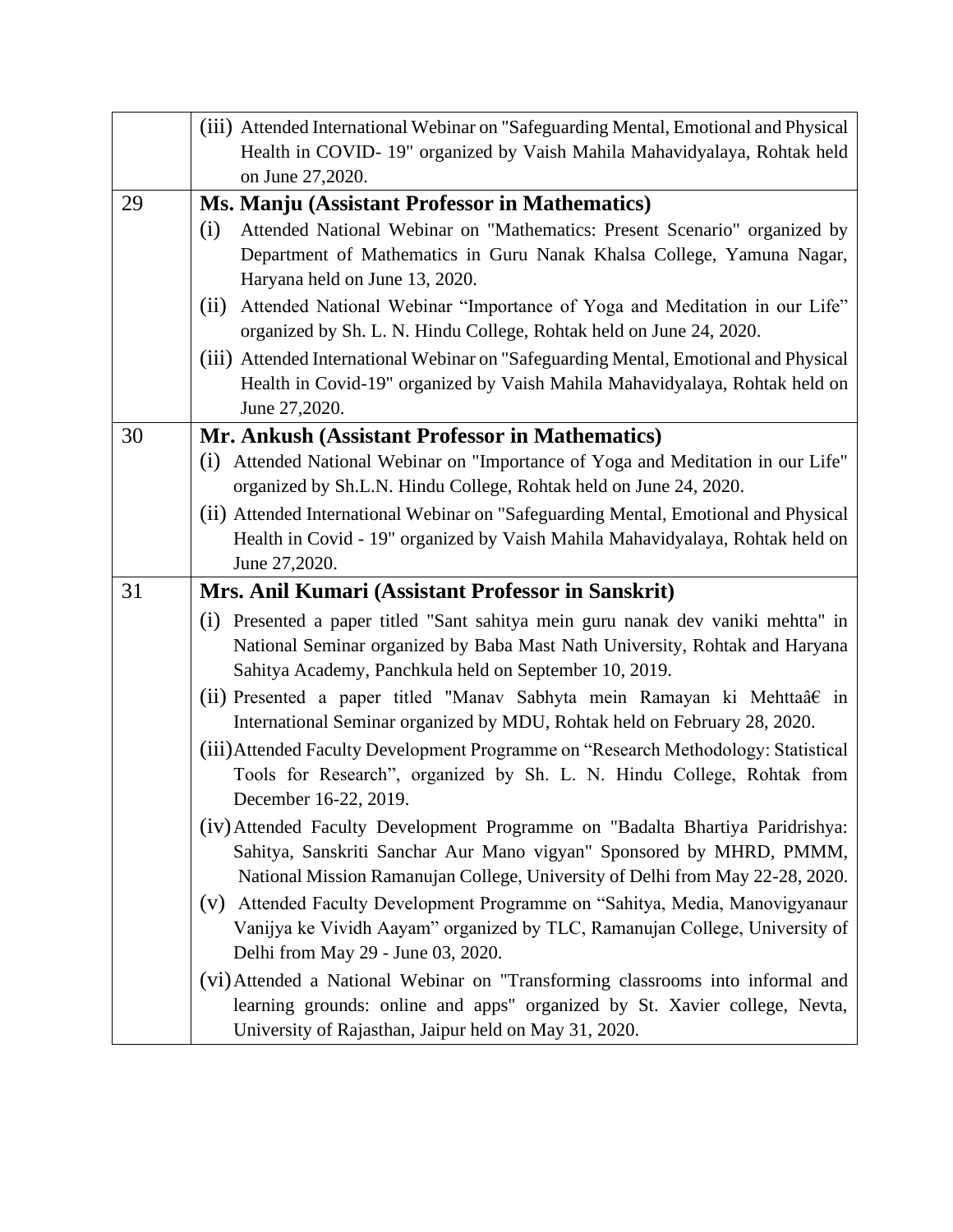|    | (vii) Attended a International Webinar on "Sanskrit, Sanskriti evam Swasthya                                                                      |
|----|---------------------------------------------------------------------------------------------------------------------------------------------------|
|    | Sanrakshan" organized by Haryana Sanskrit Academy, Panchkula and Sh. Krishna                                                                      |
|    | Ayush University held on June 10, 2020.                                                                                                           |
| 32 | Dr. Parveen Sharma (Assistant Professor in Sanskrit)                                                                                              |
|    | (i)<br>Presented paper titled "Ramayana Ki Vaishvika Padrishya Mein Mahatta"                                                                      |
|    | organized by Maharishi Valmiki Shodh Peeth, MDU Rohtak held on February                                                                           |
|    | 20, 2020.                                                                                                                                         |
| 33 | Mrs. Bandana Ranga (Assistant Professor in Economics)                                                                                             |
|    | Published paper titled "Sustainability in Agriculture: Some Challenges and<br>(i)                                                                 |
|    | Scope" in Studies in Indian Place Names, ISSN: 2394-3114, Impact Factor-6.3                                                                       |
|    | Volume 40, Issue 74, March 2020.                                                                                                                  |
|    | Published paper titled "Climate and Agriculture: Recent Trends and Challenges<br>(ii)                                                             |
|    | for Sustainability" in Our Heritage, ISSN: 0474-9030, Impact Factor- 6.2 Volume<br>68, Issue 48, January, 2020.                                   |
|    | Attended Faculty Development Programme on "Research Methodology:<br>(iii)                                                                         |
|    | Statistical Tools for Research", organized by Sh. L. N. Hindu College, Rohtak                                                                     |
|    | from December 16-22, 2019.                                                                                                                        |
|    | Presented a paper titled "GST in India and It's Role for Indian Economy" in<br>(iv)                                                               |
|    | National Seminar organized by Gaur Brahman Degree College, Rohtak held on                                                                         |
|    | February 29,2020.                                                                                                                                 |
|    | Attended E- Short Term Course (SCORESMET-2020), organized by Baba Mast<br>(v)                                                                     |
|    | Nath University, Rohtak from May 25-31, 2020.<br>Attended International Webinar on "Health Perspective in 2020", organized by<br>(vi)             |
|    | Department of Zoology, Govt. College for Women, Lakhan Majra, Rohtak on                                                                           |
|    | June 07, 2020.                                                                                                                                    |
|    | Attended e-workshop titled "Practical Approach to Data Analysis" organized by<br>(vii)                                                            |
|    | IGU, Meerpur, Rewari from June 08-14, 2020.                                                                                                       |
|    | Attended Online Faculty Development Programme on "Research Methodology<br>(viii)                                                                  |
|    | & Process" organized by Guru Nanak Girls College, Kurukshetra University &                                                                        |
|    | PGDAV College (Evening), Delhi held on June 20-26, 2020.<br>Attended National Webinar on "Importance of Yoga and Meditation in Our Life",<br>(ix) |
|    | organized by Sh. L.N. Hindu College, Rohtak held on June 24, 2020.                                                                                |
| 34 | Dr. Sandeep Kumar (Assistant Professor in Economics)                                                                                              |
|    | Published paper titled "Wheat Marketing During Pandemic COVID-19: Some issue<br>(i)                                                               |
|    | and challenge" in TATHAPI, UGC care listed journal, ISSN 2320-0693, Volume                                                                        |
|    | 19, Issue 1, June 2020.                                                                                                                           |
|    | Presented a paper titled "Sports in India: Economics and Career opportunity" in<br>(i)                                                            |
|    | National Seminar organized by MKJK College, Rohtak held on February 22-23,                                                                        |
|    |                                                                                                                                                   |
|    | 2020.                                                                                                                                             |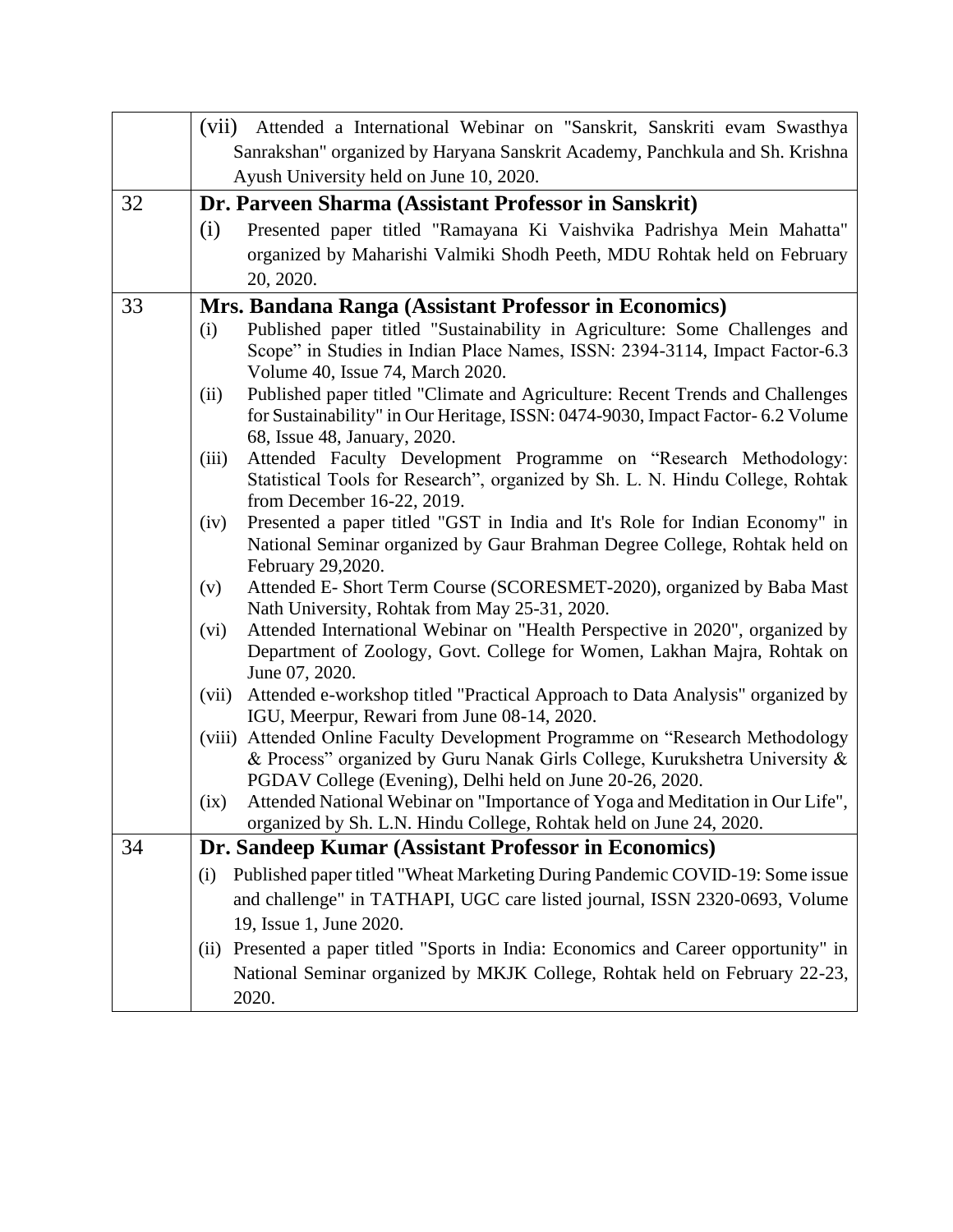|    | (iii) Acted as Co-Chairperson in National Seminar organized by Gaur Brahman Degree       |
|----|------------------------------------------------------------------------------------------|
|    | College, Rohtak held on February 29,2020.                                                |
| 35 | Mrs. Chandana Jain (Assistant Professor in Economics)                                    |
|    | Published paper titled "An Analytical Study of Effects of GST on Indian<br>(i)           |
|    | Economy" in Journal of People & Society of Haryana by Centre for Haryana                 |
|    | Studies, Maharshi Dayanand University, Rohtak, Biannual Refereed Journal,                |
|    | Volume IX, Number 2, October 2019.                                                       |
|    | Attended Faculty Development Programme on "Research Methodology:<br>(ii)                 |
|    | Statistical Tools for Research", organized by Sh. L. N. Hindu College, Rohtak            |
|    | from December 16-22, 2019.                                                               |
|    | Attended Online workshop on "Design, Develop and Deliver Online courses with<br>(iii)    |
|    | MOODLE Learning Management System" organized by UGC -HRDC,                               |
|    | Jawaharlal Nehru University, New Delhi held from April 30 - May 01, 2020.                |
|    | Attended Webinar on topic "Covid-19 and Economy" organized by IIM Rohtak<br>(iv)         |
|    | on April 25, 2020.                                                                       |
|    | Attended Webinar on topic "Post Corona Virus-Rebooting India to Atmanirbhar<br>(v)       |
|    | Bharat- the challenges and roadmap" organized by IIM Rohtak on May 29, 2020.             |
|    | Attended International Webinar on "Context- Based Pedagogy and Assessment in<br>(vi)     |
|    | Higher Education" organized by Central University of Haryana June 03,2020.               |
|    | (vii) Attended Faculty Development Programme on "E- Content Development"                 |
|    | organized by Sanatan Dharma College, Ambala Cantt in collaboration with                  |
|    | Directorate of Higher Education, Haryana held on June 06-12, 2020.                       |
|    |                                                                                          |
| 36 | Dr. Neelam Rathee (Assistant Professor in History)                                       |
|    | Published paper titled "Dharmshastron Mein Doot Tatha Guptchar Vyavastha"<br>(i)         |
|    | in Drishtikon, vol: 12, issue: 3, ISSN NO- 0975-119X, March 2020.                        |
|    | (ii)<br>Published paper titled "Haryana Mein Hadappan Kaal ki Sanskriti : Ek Avlokan"    |
|    | in Drishtikon, Volume 12, Issue 4, April 2020, ISSN NO-0975-119X.                        |
|    | Presented a paper titled "Haryanamein Harappan kaal ki Sanskriti : Ek Avalokan"<br>(iii) |
|    | in National Seminar organized by Dept of History in AIJHM College, Rohtak                |
|    | held on January 18-19, 2020.                                                             |
|    | Attended Faculty Development Programme on "Badalta Bhartiya Paridrishya:<br>(iv)         |
|    | Sahitya, Sanskriti Sanchar Aur Manovigyan" Sponsored by MHRD, PMMM,                      |
|    | National Mission Ramanujan College, University of Delhi from May 22-28,                  |
|    | 2020.                                                                                    |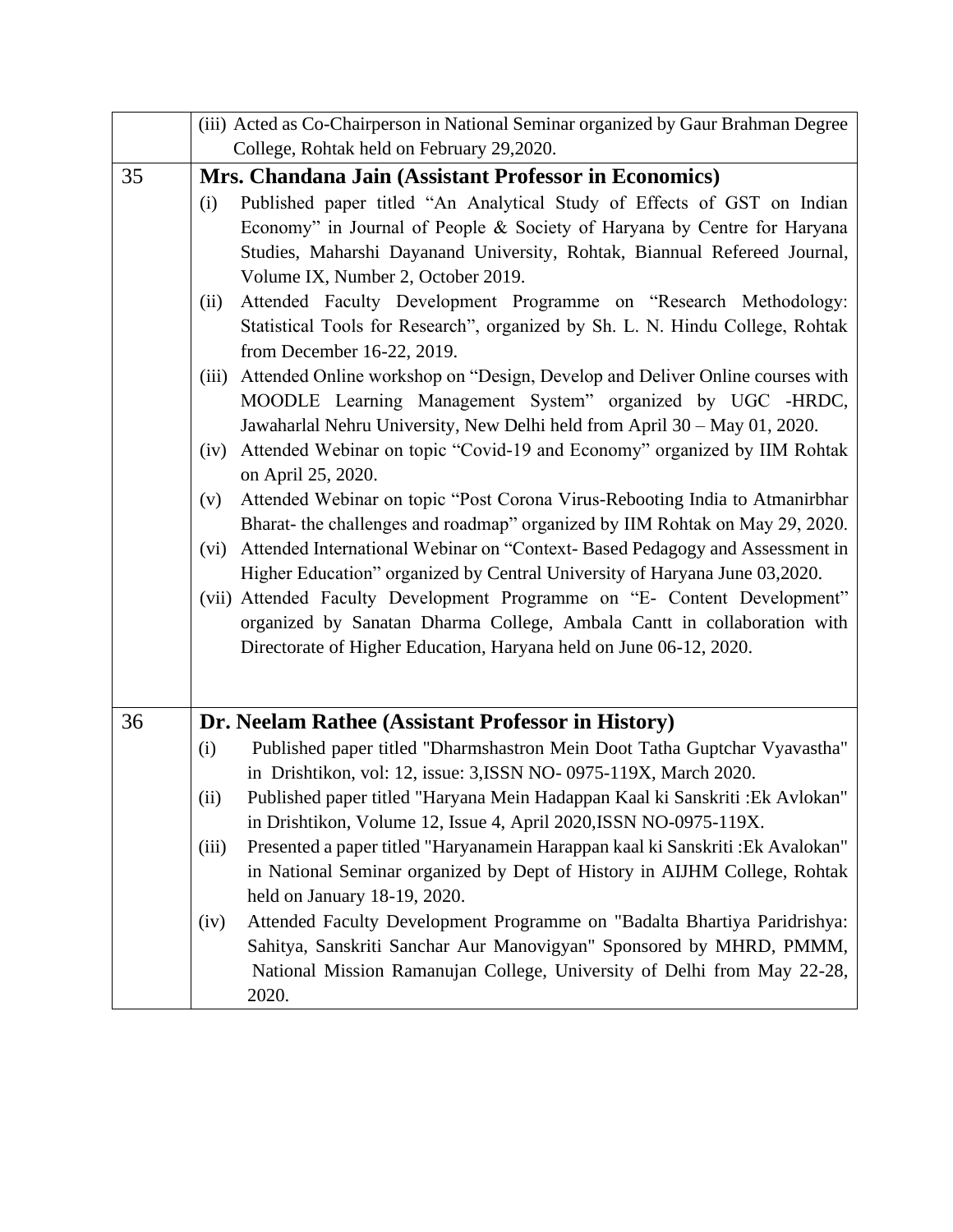|    | (v)     | Attended Faculty Development Programme on "Sahitya, Media, Manovigyan aur                                                                             |
|----|---------|-------------------------------------------------------------------------------------------------------------------------------------------------------|
|    |         | Vanijya ke Vividh Aayam" organized by TLC, Ramanujan College, University                                                                              |
|    |         | of Delhi from May 29 - June 03, 2020.                                                                                                                 |
|    | (vi)    | Attended National Webinar on "Creating Virtual Learning Environment"                                                                                  |
|    |         | organized by Department of Education Sri Guru Granth Sahib World University,                                                                          |
|    |         | Fatehgarh Sahib, Punjab held on June 05, 2020.                                                                                                        |
|    | (vii)   | Attended National Webinar on "Strategies to Manage Stress under Covid-19"                                                                             |
|    |         | organized by Guru Nanak Khalsa College, Karnal held on June 06, 2020.                                                                                 |
|    | (viii)  | Attended International Webinar on "Health Perspectives in 2020" organized by                                                                          |
|    |         | Department of Zoology, Government College for Women Lakhan Majra, Rohtak                                                                              |
|    |         | held on June 07, 2020.                                                                                                                                |
|    | (ix)    | Attended E-Workshop on "Practical Approach to Data Analysis" organized by                                                                             |
|    |         | Indira Gandhi University, Meerpur, Rewari held from June 08-14, 2020.                                                                                 |
|    | (x)     | Attended Faculty Development Programme on Research Mythology and Process                                                                              |
|    |         | organized by Guru Nanak Girls College, Yamuna Nagar, from June 20-26, 2020.                                                                           |
|    | $(x_i)$ | Attended 34th Orientation programme organized by BPSMV, Khanpur Kalan                                                                                 |
|    |         | (Sonepat) from June 22, 2019 - July 12, 2019.                                                                                                         |
|    | (xii)   | Attended National Webinar on "Importance of Yoga and Meditation in Our Life",                                                                         |
|    |         | organized by Sh. Lal Nath Hindu College, Rohtak held on June 24, 2020.                                                                                |
|    |         | (xiii) Attended National Webinar on "Global Scenario" organized by Govt. Rajiv                                                                        |
|    |         | Gandhi PG College, Ambikarpur, Surguga, Chhatisgarh, held on June 25, 2020.                                                                           |
|    | (xiv)   | Attended International Webinar on "Safeguarding Mental, Emotional and                                                                                 |
|    |         | Physical Health in COVID - 19" organized by Vaish Mahila Mahavidyalaya,                                                                               |
|    |         | Rohtak held on June 27, 2020.                                                                                                                         |
| 37 |         | Dr. Hardeep Singh (Assistant Professor in History)                                                                                                    |
|    | (i)     | Attended Faculty Development Programme on "Research Methodology:                                                                                      |
|    |         | Statistical Tools for Research", organized by Sh. L. N. Hindu College, Rohtak                                                                         |
|    |         | from December 16-22, 2019.                                                                                                                            |
|    | (ii)    | Presented a paper titled "Impact of GST on make in India" in National Seminar<br>organized by Gaur Bhramin College, Rohtak held on February 29, 2020. |
|    | (iii)   | Attended Faculty Development Programme on "Sahitya, Media, Manovigyan                                                                                 |
|    |         | Aur Vanijya Ke Vividh Aayam" organized by Ramanujan College Delhi held                                                                                |
|    |         | from May 29- June 3, 2019.                                                                                                                            |
|    | (iv)    | Attended National Webinar on "History and Mythology. Issues and                                                                                       |
|    |         | Possibilities" organized by M. A. College, Jagadhri held on June 08, 2020.                                                                            |
|    |         |                                                                                                                                                       |
|    |         |                                                                                                                                                       |
|    |         |                                                                                                                                                       |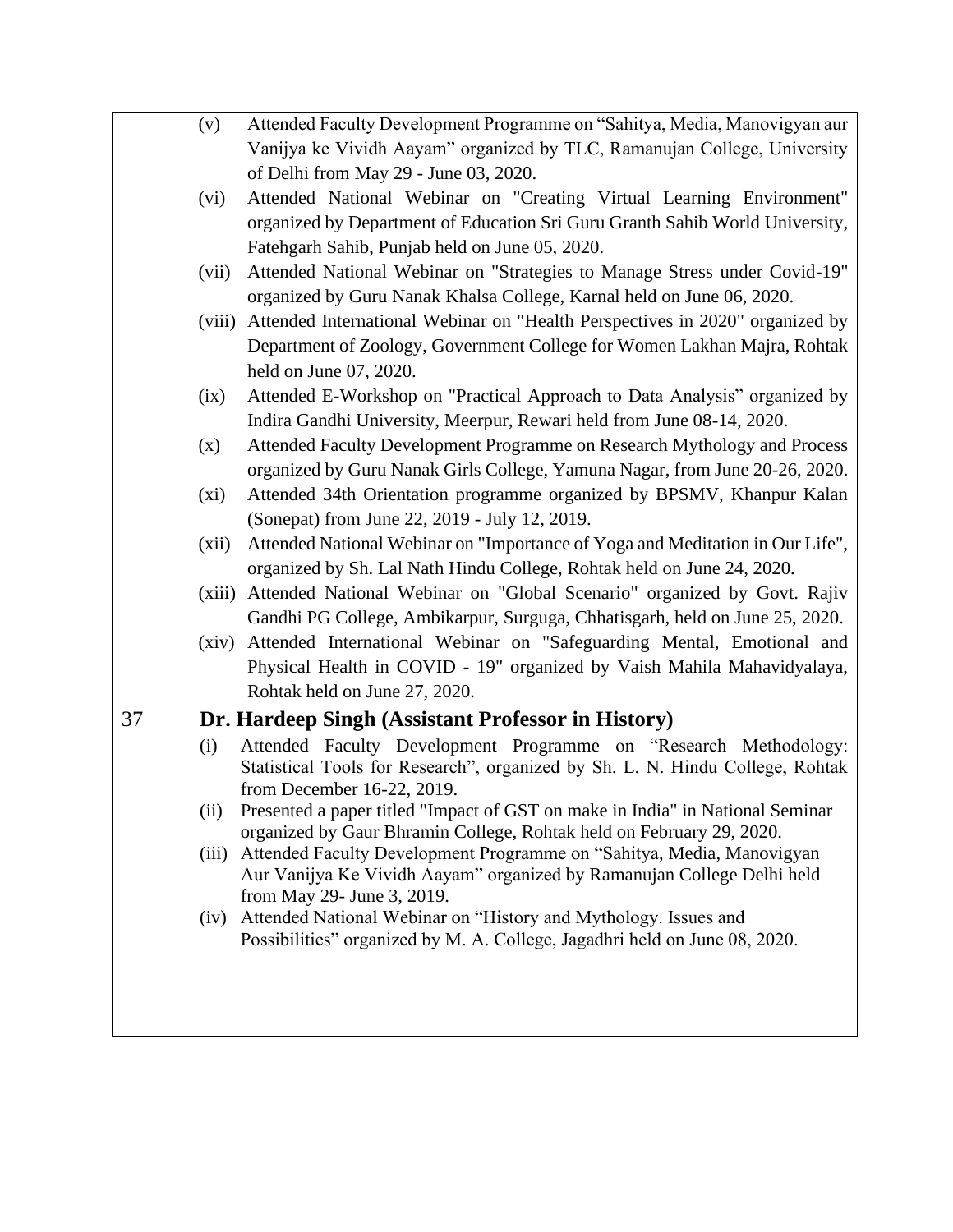| 38 |       | Dr. Rajni Kumari (Assistant Professor in Political Science)                                                 |
|----|-------|-------------------------------------------------------------------------------------------------------------|
|    | (i)   | Published paper titled "Importance of Education in Society" in Think India                                  |
|    |       | Journal (International UGC Referred & Indexed, ISSN No. 0971-1260, Impact                                   |
|    |       | Factor: 6.2), pp 12885-12890, Volume 22, Issue 14, December 2019.                                           |
|    | (ii)  | Published paper titled "A Critical Analysis on Haryana Vidhan Sabha Election-                               |
|    |       | 2019" in Think India Journal (International UGC Referred & Indexed, ISSN No.                                |
|    |       | 0971-1260, Impact Factor: 6.2), pp 12877-12884, Volume 22, Issue 14, December                               |
|    |       | 2019.                                                                                                       |
|    | (iii) | Presented a paper on "Positive and Negative Impact of CBCS in India" in National                            |
|    |       | seminar Cum Orientation Programme on Choice Based Credit System (CBCS) at                                   |
|    |       | UG level at FDP Centre organized by M.D. University, Rohtak under Pandit                                    |
|    |       | Madan Mohan Malaviya National Mission on Teachers & teaching, MHRD, Govt.                                   |
|    |       | Of India held from Aug 30–Aug 31, 2019.                                                                     |
|    |       | (iv) Presented a paper on "A Critical study about the writing of an Effective research                      |
|    |       | paper" on Inter-National seminar on Research Methodology at Department of                                   |
|    |       | education organized by M.D. University, Rohtak under Global Teacher Educator                                |
|    |       | association (Regd.) held from Nov 30 -Dec 01, 2019.                                                         |
|    | (v)   | Attended Faculty Development Programme on "Research Methodology:                                            |
|    |       | Statistical Tools for Research", organized by Sh. L. N. Hindu College, Rohtak<br>from December 16-22, 2019. |
|    | (vi)  | Presented a paper on "Gender Equality at work place is matter of respect, not just                          |
|    |       | money" in Inter-National Seminar on Women Empowerment: Taboos, Hurdles,                                     |
|    |       | Unconscious Bias & Inclusivity at Tau Devi Lal Government for Women, Murthal                                |
|    |       | (Sonepat) (DGHE sponsored) held from January 17-18, 2020.                                                   |
|    |       | (vii) Attended National Conference (Gyanotsav) on "Innovative and creative practices                        |
|    |       | in education for better tomorrow" organized by BPSMV, Khanpur Kalan, Sonepat,                               |
|    |       | Haryana held on February 14-15, 2020.                                                                       |
|    |       | (viii) Attended Online Refresher Course from Swayam Arpit on Gender/Women                                   |
|    |       | Studies at Jamia Millia Islamia, New Delhi under MHRD, Govt. of India whose                                 |
|    |       | test conducted on February 16, 2020.                                                                        |
|    | (ix)  | Attended Faculty Development programme on "Badalta Bhartiya Paridrishya" at                                 |
|    |       | Teaching Learning Centre, Ramanujan College, University of Delhi under                                      |
|    |       | Government of India, MHRD held from May 22-28, 2020.                                                        |
|    | (x)   | Attended Faculty Development programme on Sahitya, Media, manovigyan aur                                    |
|    |       | Vanijya ke Vividh Aayam at Teaching Learning Centre, Ramanujan College,                                     |
|    |       | University of Delhi under Government of India, MHRD held from May 29-June                                   |
|    |       | 03, 2020.                                                                                                   |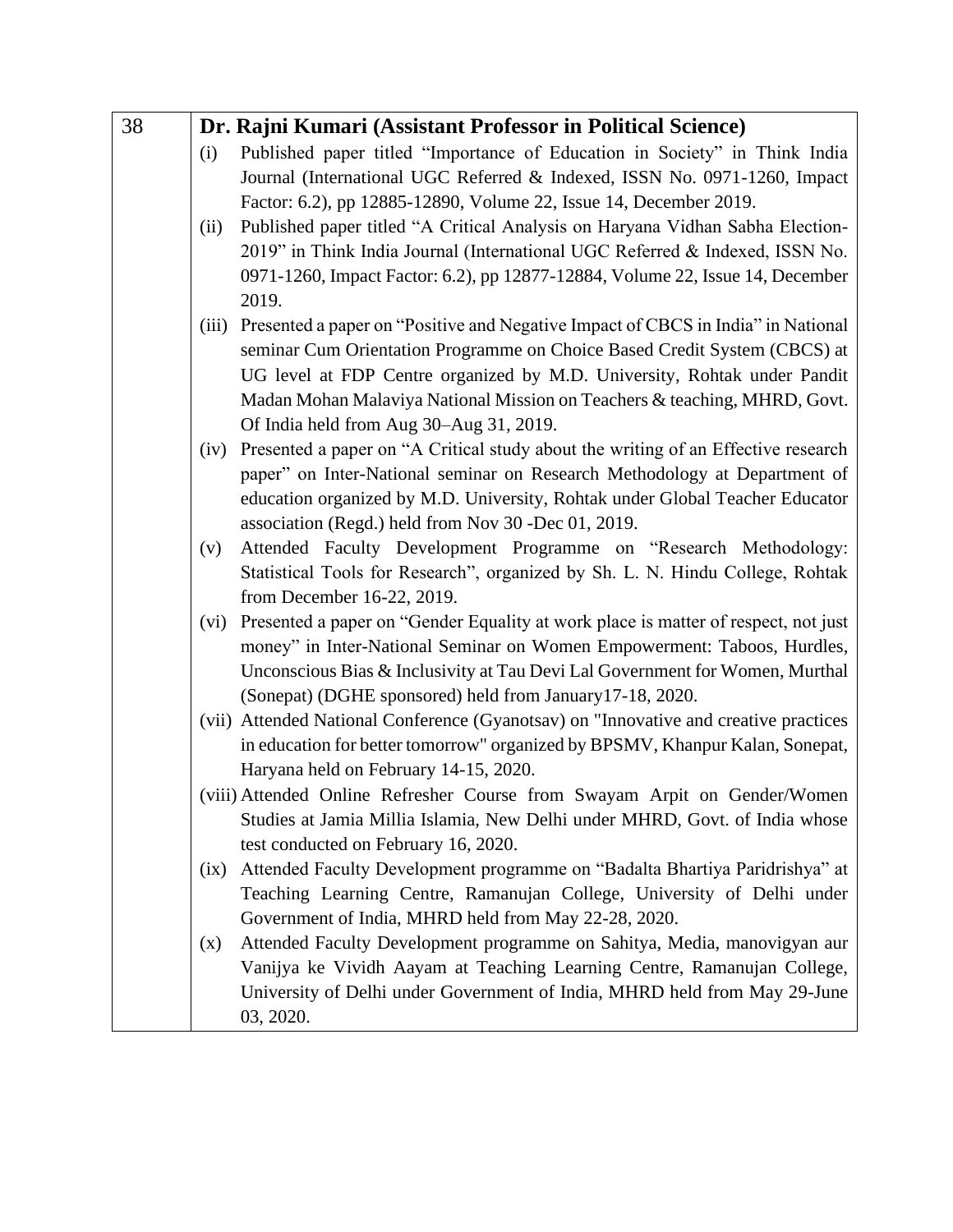|    | (xi) Attended International Webinar on "Impact of Covid-19 on Human health" at JCD       |
|----|------------------------------------------------------------------------------------------|
|    | Memorial (PG) College, Sirsa Haryana) held on June 05-06, 2020.                          |
|    | (xii) Attended International Webinar on "Health Perspective in 2020" at Government       |
|    | College for Women, Lakhan Majra (Rohtak) held on June 07, 2020.                          |
|    | (xiii) Attended National Webinar on "Importance of Yoga and Meditation in Our Life",     |
|    | organized by Sh. L.N. Hindu College, Rohtak held on June 24, 2020.                       |
|    |                                                                                          |
| 39 | Dr. Promila Yadav (Assistant Professor in Political Science)                             |
|    | Published paper titled "Panchayati Raj vyavastha Mein Mahila Sashaktikaran" in<br>(i)    |
|    | Aksar, Volume 13 Issue 04, April 2019, ISSN - 2278 2338 International referred           |
|    | and indexed journal for research Publication with impact factor 5.2 UGC approved         |
|    | journal Sr.No.- 41061 Index Copernicus Value (ICV) 100 and indexed in                    |
|    | Thomson Reuters.                                                                         |
|    | Attended Faculty Development Programme on "Research Methodology:<br>(ii)                 |
|    | Statistical Tools for Research", organized by Sh. L. N. Hindu College, Rohtak            |
|    | from December 16-22, 2019.                                                               |
|    | Presented a paper on "Vaishvi karan ka Bhartiya Samaj par Prabhav" in National<br>(iii)  |
|    | Seminar on "Globalisation Governance and Inclusive Development", organized               |
|    | by Social Sciences Research Centre and Development of lifelong learning                  |
|    | University of Rajasthan, Jaipur on Feb 7-8, 2020.                                        |
|    | Attended International Webinar titled "Women in STEM" organized by School of<br>(iv)     |
|    | Education Central University of Haryana, Mahendragarh, India held in May, 2020.          |
|    | Attended Webinar on "Research Trends and Sustainability Posts Covid-19",<br>(v)          |
|    | organized by Department of law BPSMV Khanpur Kalan, Sonepat, Haryana on                  |
|    | May 26, 2020.                                                                            |
|    | Attended Webinar titled on "Media's Responsibility towards Public<br>(vi)                |
|    | Accountability Transition to Transformation", organized by BPSMV Khanpur                 |
|    | Kalan, Sonepat, Haryana on May 27, 2020.                                                 |
|    | (vii) Attended Webinar titled "Impact of Covid-19 on Women" organized by                 |
|    | Department of Social Work BPSMV Khanpur Kalan, Sonepat, Haryana held on                  |
|    | June 2, 2020.                                                                            |
|    | (viii) Attended National Webinar on "Covid-19 Pandemic Impact and Strategies for         |
|    | Education Sector in India" organized by Gitanjali Teachers Training College              |
|    | jointly organized by THE PROGRESS held on June 03, 2020.                                 |
|    | Attended International Webinar titled " World Order and Non-traditional Security<br>(ix) |
|    | Challenges" organized by the IQAC and Department of Political Science, Janki             |
|    |                                                                                          |
|    | Devi Memorial College (University of Delhi) held on June 4, 2020.                        |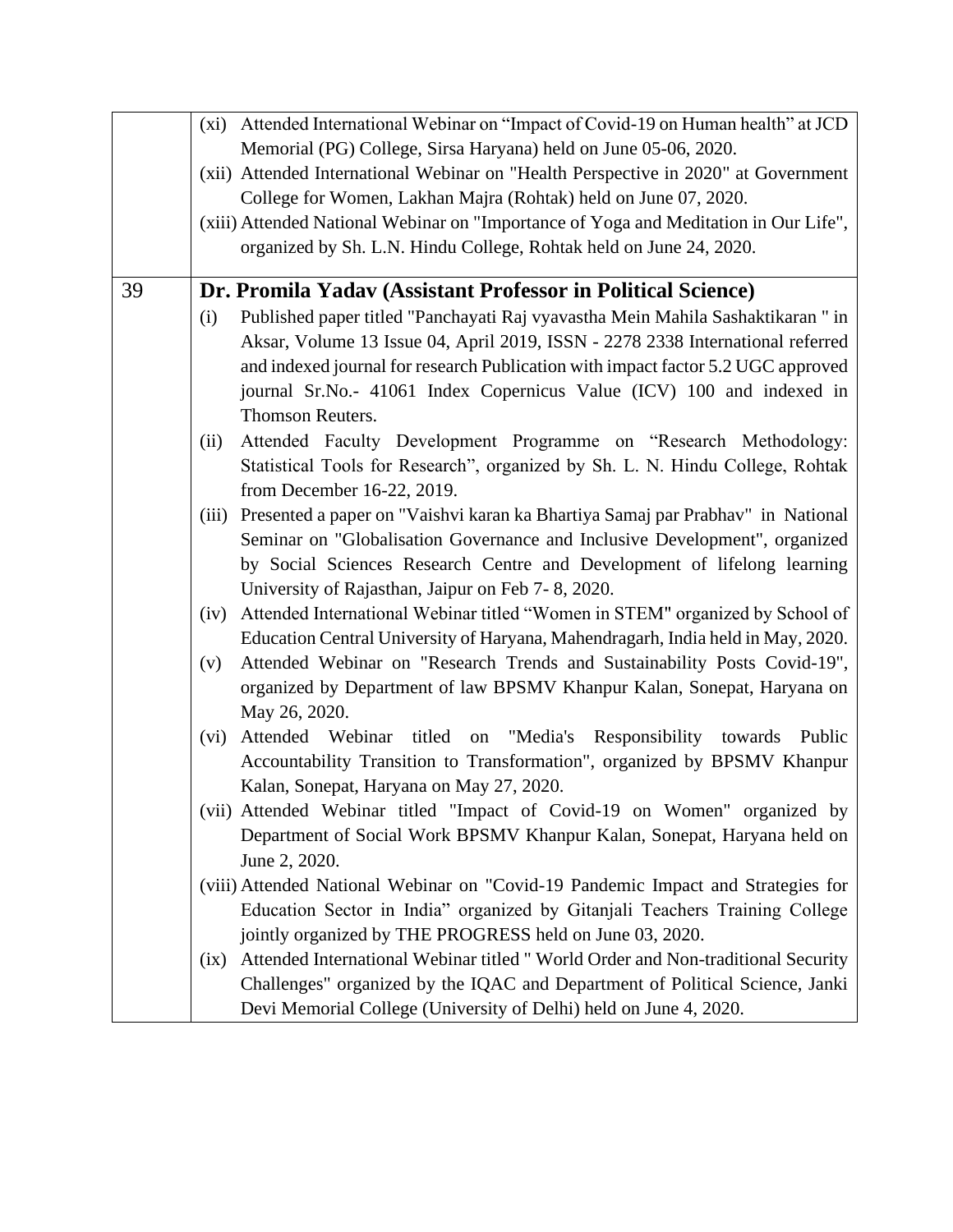|    | (x)   | Attended Faculty Development Programme on "E-content development"                                                                                             |
|----|-------|---------------------------------------------------------------------------------------------------------------------------------------------------------------|
|    |       | organized by Sanatan Dharm College Ambala Cantt. Haryana in collaboration                                                                                     |
|    |       | with DGHE, Haryana held from June 6-12, 2020.                                                                                                                 |
|    |       |                                                                                                                                                               |
| 40 |       | Mrs. Pooja Chawla (Assistant Professor in Computer Science)                                                                                                   |
|    | (i)   | Published paper titled "Data Mining Techniques Predicting Cancer: An Analytical                                                                               |
|    |       | Review" in Journal of Analytical and Experimental Modal Analysis, Volume XII<br>Issue VI 2020-SP-1, pp 407-418, ISSN:0886-9367, Impact factor 6.3, June 2020. |
|    | (ii)  | Attended Faculty Development Programme on "Research Methodology:                                                                                              |
|    |       | Statistical Tools for Research", organized by Sh. L. N. Hindu College, Rohtak                                                                                 |
|    |       | from December, 16-22 2019.                                                                                                                                    |
|    | (iii) | Attended E-Workshop on" Novel Approaches in Research Methodology"                                                                                             |
|    |       | organized by Baba Mast Nath University, Rohtak from May 11-17, 2020.                                                                                          |
|    | (iv)  | Attended National Webinar on "Importance of Yoga and Meditation in our Life",                                                                                 |
|    |       | organized by Sh. L.N. Hindu College, Rohtak held on June 24, 2020.                                                                                            |
|    | (v)   | Presented a paper titled "Impact of COVID 19 in India: issues, Challenges and<br>Opportunities" organized by Braves Educare Society held on June 28, 2020.    |
| 41 |       | Mrs. Reena Katyal (Assistant Professor in Computer Science)                                                                                                   |
|    | (i)   | Attended Faculty Development Programme on "Research Methodology:                                                                                              |
|    |       | Statistical Tools for Research", organized by Sh. L. N. Hindu College, Rohtak                                                                                 |
|    |       | from December 16-22, 2019.                                                                                                                                    |
|    | (ii)  | Attended E-Workshop on" Novel Approaches in Research Methodology"                                                                                             |
|    |       | organized by Baba Mast Nath University, Rohtak from 11-17 May, 2020.                                                                                          |
|    | (iii) | Attended National Webinar on "Importance of Yoga and Meditation in Our Life",                                                                                 |
|    |       | organized by Sh. Lal Nath Hindu College, Rohtak held on June 24, 2020.                                                                                        |
| 42 |       | Ms. Kirti Dhingra (Assistant Professor in Computer Science)                                                                                                   |
|    | (i)   | Attended Workshop on Meditation organized by APTI held On May 3, 2020.                                                                                        |
|    | (ii)  | Attended MDP on "Bibliometric Analysis and Systematic literature review"                                                                                      |
|    |       | organized by IMS Ghaziabad UC campus held on May 10, 2020.                                                                                                    |
|    | (111) | Attended e-Workshop on "Research Methodology" organized by MDU Rohtak                                                                                         |
|    |       | from May 18-24, 2020.                                                                                                                                         |
|    | (iv)  | Attended National Webinar on "Covid-19 & Indian Economy" organized by                                                                                         |
|    |       | IB(PG) College, Panipat held on May25, 2020.                                                                                                                  |
|    | (v)   | Attended National Webinar on "Research Methodology" organized by Guru                                                                                         |
|    |       | Nanak Khalsa College, Yamuna Nagar held on May 28, 2020.                                                                                                      |
|    |       |                                                                                                                                                               |
|    | (vi)  | Attended Faculty Development Programm e on "Evolution from Offline to Online                                                                                  |
|    |       | Teaching"organized by Satish Pradhan DnyanaSadhana College, Thane in                                                                                          |
|    |       | association with Department of IT, University of Mumbai and Microsoft held from<br>May 30–June 03, 2020.                                                      |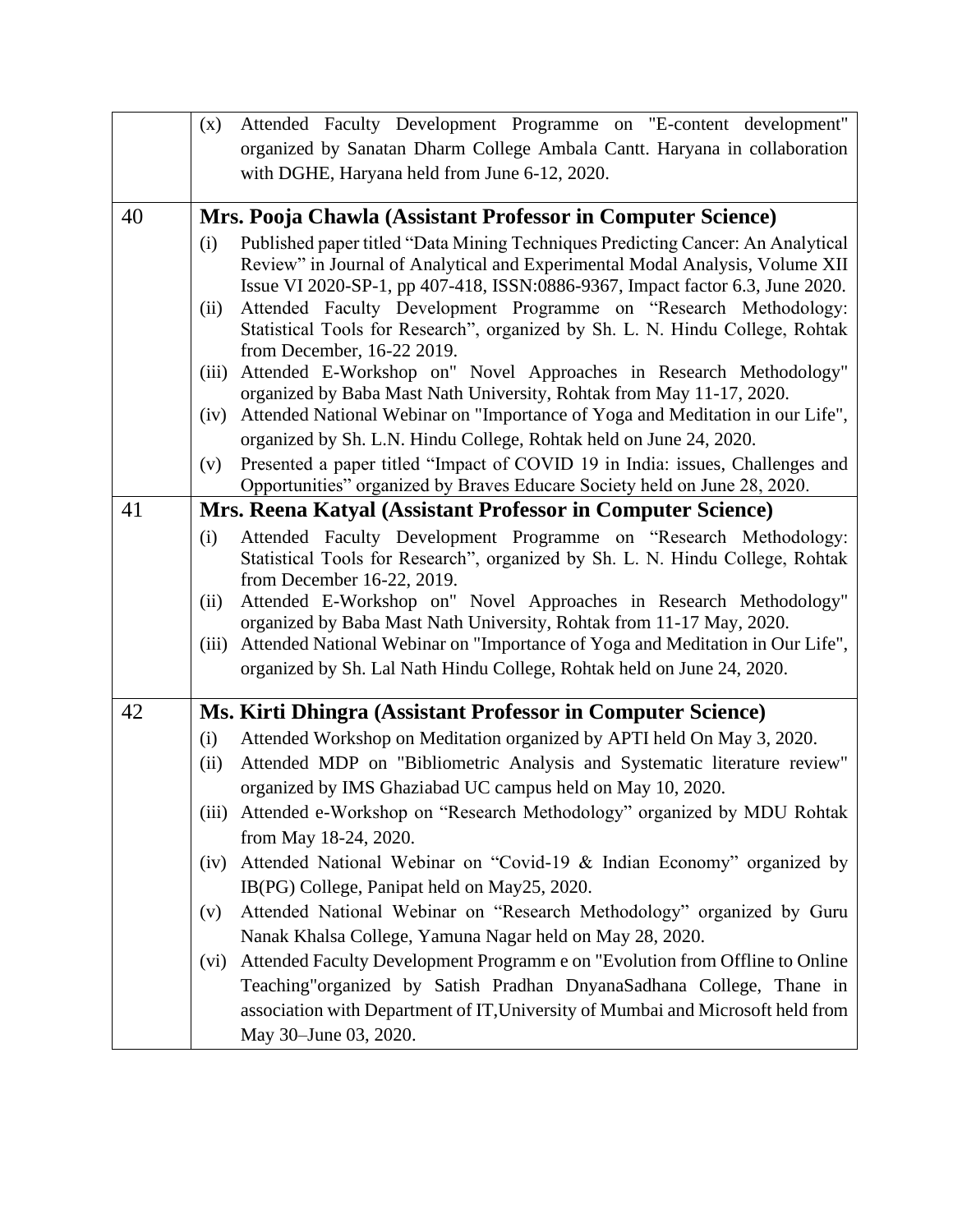|    | (vii) Attended National Webinar on "Changing Scenario: A discussion on Pre and Post                                                                       |
|----|-----------------------------------------------------------------------------------------------------------------------------------------------------------|
|    | Covid times" organized by K.L Mehta College, Faridabad held on June 06, 2020.                                                                             |
|    | (viii) Attended Faculty Development Programme on "Virtual learning creativity tools"                                                                      |
|    | organized by Rayat group of Management Studies Ropar held on June 09, 2020.                                                                               |
|    | Attended International Symposium on "Covid-19 & beyond" organized by<br>(ix)                                                                              |
|    | YMCA, Faridabad on June 10, 2020.                                                                                                                         |
|    | Attended Faculty Development Programme on "E- learning & ICT tools for<br>(x)                                                                             |
|    | Effective teaching" organized by Arawali College of Advanced Studies, Faridabad                                                                           |
|    | held from June 8-14, 2020.                                                                                                                                |
|    | Attended International Webinar on "Trics & Tips for writing Research Paper"<br>$(x_i)$                                                                    |
|    | organized by Global Foundation for Research & Academic Development on June                                                                                |
|    | 14, 2020.                                                                                                                                                 |
|    | (xii) Attended Faculty Development Programme on "Art of education through online                                                                          |
|    | teaching methods" organized by K.L. Mehta Dayanand College, Faridabad on                                                                                  |
|    | June 17-18, 2020.                                                                                                                                         |
|    | (xiii) Attended National Webinar on "Exploring online Education- E-learning & E-                                                                          |
|    | teaching" organized by CDRJM held on June 19, 2020.                                                                                                       |
|    | (xiv) Attended National Webinar on "Importance of Yoga and Meditation in our Life"<br>organized by Sh. L. N. Hindu College, Rohtak held on June 24, 2020. |
|    |                                                                                                                                                           |
| 43 | Mrs. Riya Sharma (Assistant Professor in Physics)                                                                                                         |
|    | Attended Faculty Development Programme on Research Methodology: Statistical<br>(i)                                                                        |
|    | Tools for Research, organized by Sh. L. N. Hindu College, Rohtak from December                                                                            |
|    | 16-22, 2019.<br>Attended National Webinar on "Importance of Yoga and Meditation in our<br>(ii)                                                            |
|    | Life"organized by Sh. L. N. Hindu College, Rohtak held on June 24, 2020.                                                                                  |
|    | Attended International Webinar on "Safeguarding Mental, Emotional and Physical<br>(iii)                                                                   |
|    | Health in Covid-19" organized by Vaish Mahila Mahavidyalaya, Rohtak held on                                                                               |
|    | June 27,2020.                                                                                                                                             |
| 44 | Mr. Gaurav (Assistant Professor in Chemistry)                                                                                                             |
|    | Presented a paper titled "Dye-Sensitized Solar Cell (DSSC)" in International<br>(i)                                                                       |
|    | Conference organized by Department of Chemistry, MDU, Rohtak held on March<br>$4-5, 2020.$                                                                |
|    | Attended National Webinar on "Importance of Yoga and Meditation in our Life"<br>(ii)                                                                      |
|    | organized by Sh. L. N. Hindu College held on June 24, 2020.                                                                                               |
|    | Attended International Webinar on "Safeguarding Mental, Emotional and Physical<br>(iii)                                                                   |
|    | Health in Covid-19" organized by Vaish Mahila Mahavidyalaya, Rohtak held on                                                                               |
|    |                                                                                                                                                           |
|    | June 27,2020.                                                                                                                                             |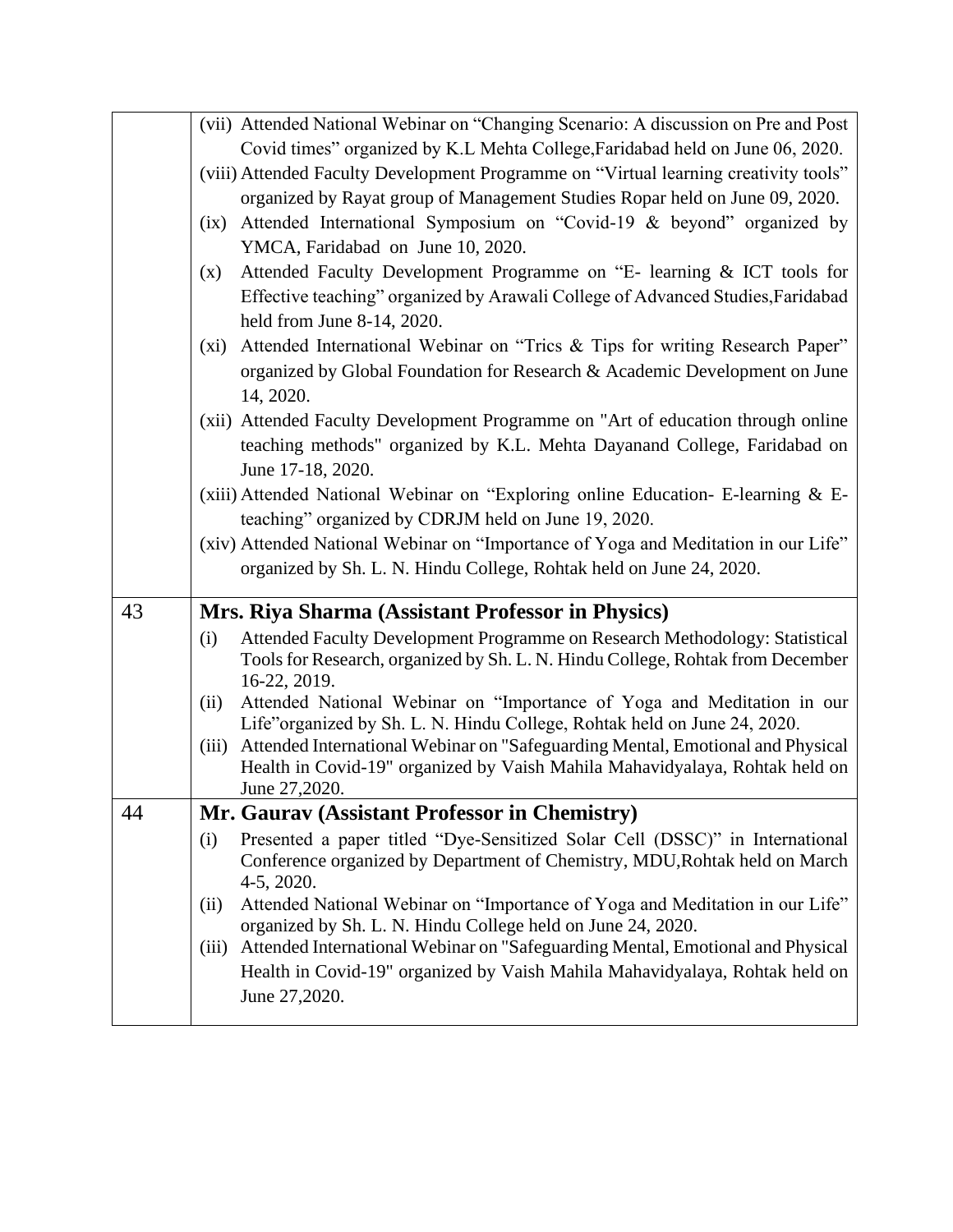| 45 | Ms. Monika (Assistant Professor in Chemistry)                                                                                                                                                                                                           |
|----|---------------------------------------------------------------------------------------------------------------------------------------------------------------------------------------------------------------------------------------------------------|
|    | Attended National Webinar on "Importance of Yoga and Meditation in our<br>(i)<br>Life" organized by Sh. L. N. Hindu College held on June 24, 2020.<br>Attended International Webinar on "Safeguarding Mental, Emotional and Physical<br>(ii)            |
|    | Health in Covid-19" organized by Vaish Mahila Mahavidyalaya, Rohtak held on<br>June 27,2020.                                                                                                                                                            |
| 46 | Dr. Richa (Assistant Professor in Music)                                                                                                                                                                                                                |
|    | Attended Faculty Development Programme on "Research Methodology:<br>(i)<br>Statistical Tools for Research", organized by Sh. L. N. Hindu College, Rohtak<br>from December 16-22, 2019.                                                                  |
| 47 | Ms. Sonia Bohat (Assistant Professor in Journalism)                                                                                                                                                                                                     |
|    | Attended Faculty Development Programme on "Research Methodology:<br>(i)<br>Statistical Tools for Research", organized by Sh. L. N. Hindu College, Rohtak<br>from December 16-22, 2019.                                                                  |
|    | Attended National Seminar on "Media" organized by MDU, Rohtak held on<br>(ii)<br>January 18-19, 2020.                                                                                                                                                   |
|    | Attended National Webinar on "Swayam Sidhha" organized by Department of<br>(iii)<br>Journalism and Mass Communication MDU, Rohtak from June 16-26, 2020.                                                                                                |
|    | Attended International Webinar on "Safeguarding Mental, Emotional and Physical<br>(iv)<br>Health in Covid-19" organized by Vaish Mahila Mahavidyalaya, Rohtak held on<br>June 27,2020.                                                                  |
| 48 | Mrs. Mamta (Assistant Professor in HomeScience)                                                                                                                                                                                                         |
|    | Attended Faculty Development Programme on "Research Methodology:<br>(i)<br>Statistical Tools for Research", organized by Sh. L. N. Hindu College, Rohtak<br>from December 16-22, 2019.                                                                  |
|    | Attended Faculty Development programme on "Sahitya, Media, manovigyan aur<br>(ii)<br>Vanijya ke Vividh Aayam" at Teaching Learning Centre, Ramanujan College,<br>University of Delhi under Government of India, MHRD held from May 29-June<br>03, 2020. |
|    | Attended National Webinar on "Boost Food and Nutrition Resilience during<br>(iii)<br>Covid-19" organized by Department of Home Science held on June 03,2020.                                                                                            |
|    | Attended International Webinar on "Health Perspective in 2020" at Government<br>(iv)<br>College for Women, Lakhan Majra (Rohtak) held on June 07, 2020.                                                                                                 |
|    | Attended International Webinar on "Nutrition and Immune System Support<br>(v)                                                                                                                                                                           |
|    | During Covid-19 Pandemic" organized by Department of Home Science in Sri<br>Padmavati Mahila Visvavidyalaya, Tirupati held on June 15-16, 2020.                                                                                                         |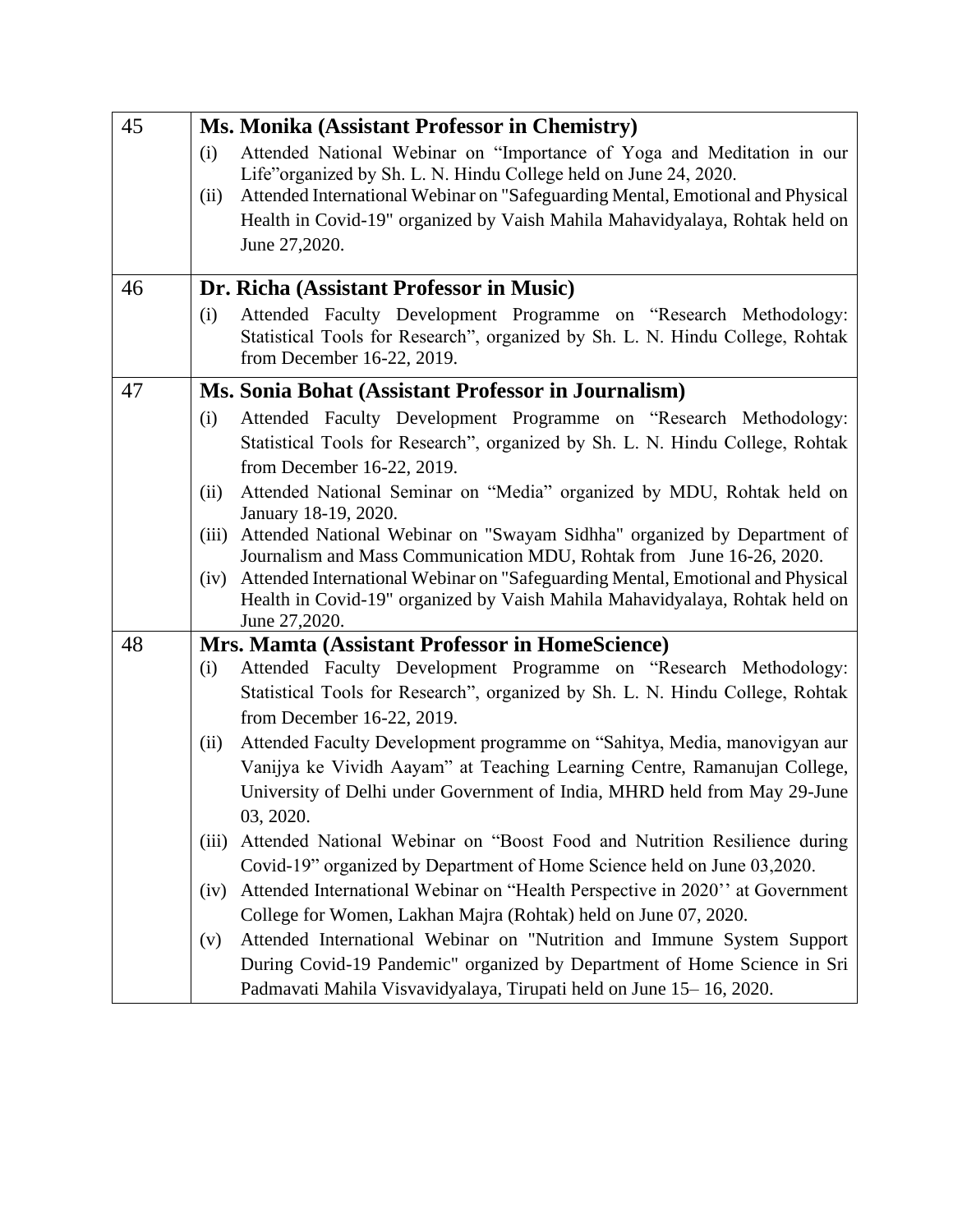|    |       | (vi) Attended National Webinar on "Importance of Yoga and Meditation in our       |
|----|-------|-----------------------------------------------------------------------------------|
|    |       | Life" organized by Sh. L. N. Hindu College held on June 24, 2020.                 |
| 49 |       | Ms. Mousam (Assistant Professor in Physical Education)                            |
|    | (i)   | Presented a paper titled "Sports in India - Economic and Career Opportunity"      |
|    |       | organized by MKJK College, Rohtak held on Feb 22-23, 2020.                        |
|    | (ii)  | Attended e- Workshop on topic "Basic Kho - Kho Coaching" organized by Shri.       |
|    |       | Shivaji College, Parbhani, Maharashtra held from May 05-13, 2020.                 |
|    | (iii) | Attended International Faculty Development Programme "Online Modes of             |
|    |       | Teaching Learning: - A Global Perspective" organized by Guru Kashi University,    |
|    |       | Talwandi SaboBathinda, Punjab (India) held from May 25-29, 2020.                  |
|    | (iv)  | Attended a National Webinar on "Transforming classrooms into informal and         |
|    |       | learning grounds: online and apps" organized by St. Xavier college, Nevta,        |
|    |       | University of Rajasthan, Jaipur held on 31st May, 2020.                           |
|    | (v)   | Attended Faculty Development Programme on "Sahitya, Media, Manovigyan Aur         |
|    |       | Vanijya ke Vividh Aayam" organized by TLC, Ramanujan College, University of       |
|    |       | Delhi from May 29 - June03, 2020.                                                 |
|    | (vi)  | Attended International Workshop on "Rejuvenation through Yoga during              |
|    |       | COVID" organized by Dayanand College, Hisar held from June 01-02, 2020.           |
|    |       | (vii) Attended Webinar on "Impact of the COVID - 19 Pandemic on Sports" organized |
|    |       | by Shri Khushal Das University, Hanumangarh held on June 04, 2020.                |
|    |       | (viii) Attended National Webinar on "Strategies to Manage Stress under Covid-19"  |
|    |       | organized by Guru Nanak Khalsa College, Karnal held on June 06, 2020.             |
|    | (ix)  | Attended International Conference on "Role of yoga and mitigating anxiety,        |
|    |       | depression & stress during coronavirus (COVID - 19) Pandemic" organized by        |
|    |       | Dabas education, Welfare Society and Society of Movement education and            |
|    |       | Research, New Delhi held on June 14, 2020.                                        |
|    | (x)   | Attended Webinar on "Utility of Yoga in Present Scenario" organized by Bharti     |
|    |       | College of Delhi held on June 21, 2020.                                           |
|    | (xi)  | Attended National Webinar on "Importance of Yoga and Meditation in our            |
|    |       | Life"organized by Sh. L. N. Hindu College, Rohtak held on June 24, 2020.          |
| 50 |       | Dr. Pardeep (Assistant Professor in Physical Education)                           |
|    | (i)   | Presented a paper "Doping in sports" organized by Department of Physical          |
|    |       | Education, MKJK, Rohtak held on February 22-23, 2020.                             |
|    | (ii)  | Attended e-International Workshop organized By Dayanand College, Hisar held       |
|    |       | on June 01-02, 2020.                                                              |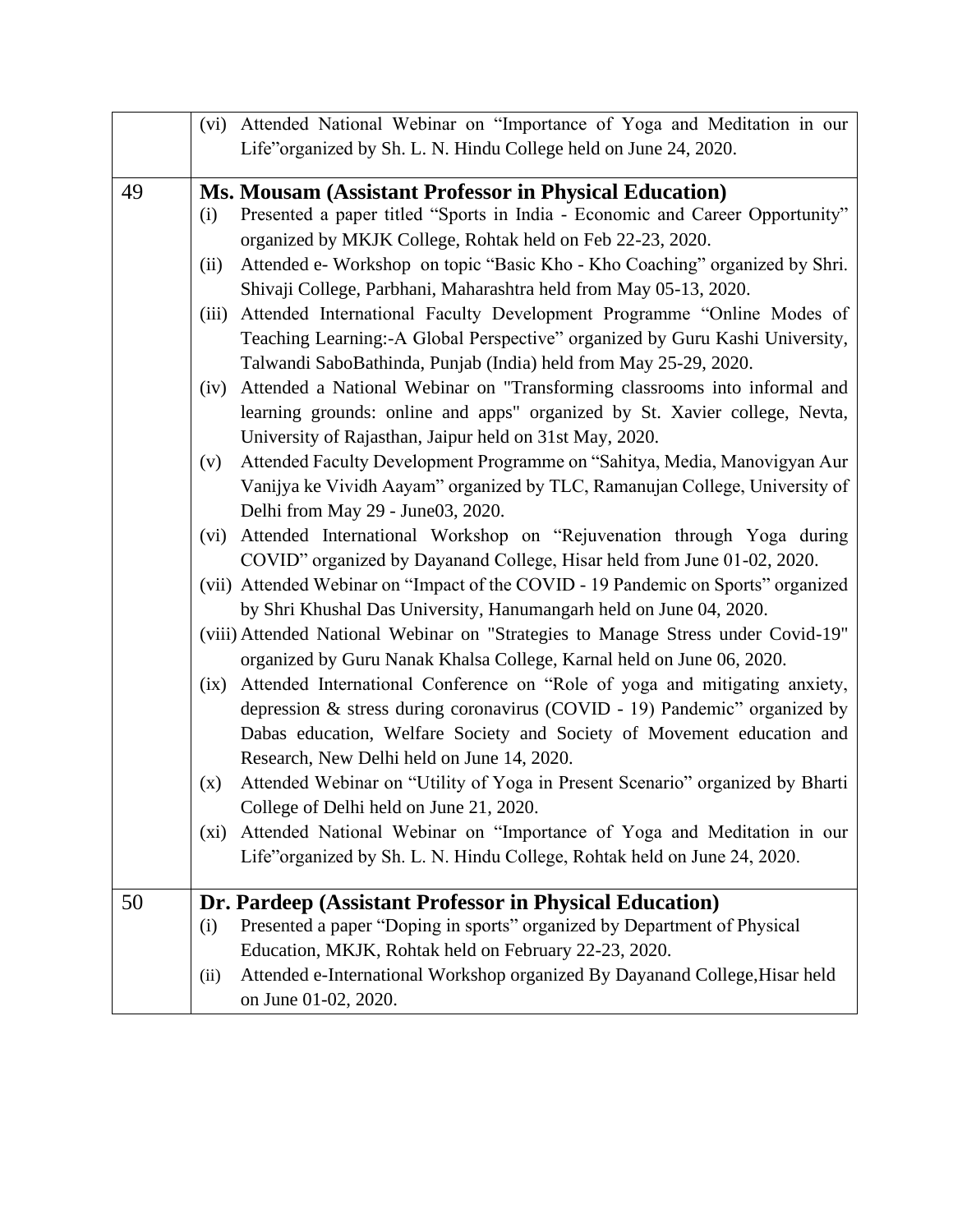|    | (iii) | Attended e- International virtual conference organized by BPSMV, Khanpur,           |
|----|-------|-------------------------------------------------------------------------------------|
|    |       | Sonepat held on June 19, 2020.                                                      |
|    | (iv)  | Attended International Webinar on "Safeguarding Mental, Emotional and               |
|    |       | Physical Health in Covid-19" organized by Vaish Mahila Mahavidyalaya,               |
|    |       | Rohtak held on June 27,2020.                                                        |
|    |       |                                                                                     |
| 51 |       | Mrs. Chitra Sharma (Librarian)                                                      |
|    | (i)   | Attended Refresher Course in "Environment and Disaster Management                   |
|    |       | (ID)"organized by HRDC, BPSMV Khanpur Kalan, Sonepat from Nov 06-                   |
|    |       | 20,2019.                                                                            |
|    | (ii)  | Attended Faculty Development Programme on "Research Methodology:                    |
|    |       | Statistical Tools for Research", organized by Sh. L. N. Hindu College, Rohtak       |
|    |       | from December 16-22, 2019.                                                          |
|    | (iii) | Attended a Regional Workshop on "Strategic for Transforming Libraries:              |
|    |       | Growing Trends & Technologies for Enhancing Teaching, Research and Lifelong         |
|    |       | Learning" organized by DELNET- Development Library Network, New Delhi in            |
|    |       | collaboration with Amity University Haryana held at AUH, Gurugram on January        |
|    |       | 24, 2020.                                                                           |
|    | (iv)  | Presented a paper titled "Significance of Information Technology in Library         |
|    |       | Services", organized by S.D. (PG) College, Panipat, Haryana, held on March 07-      |
|    |       | 08, 2020.                                                                           |
|    | (v)   | Presented a paper "Six Sigma Way towards Customer Satisfaction" in National         |
|    |       | Conference (MNCHSS-2020) organized by S.D. (PG) College, Panipat, Haryana,          |
|    |       | March 07-08, 2020.                                                                  |
|    | (vi)  | Attended Webinar on "Best Practices and Innovative Services during National         |
|    |       | Lockdown: Trends, Issues and Challenges for Academic Institutions and               |
|    |       | Libraries" organized by Association of Indian Law Libraries in Association with     |
|    |       | Indian Library Association held on May 10, 2020.                                    |
|    |       | (vii) Attended Webinar on "Reimagining the Libraries for the 21st Century: Learning |
|    |       | from the COVID-19 Crisis" organized by Indian Library Association held on May       |
|    |       | 14, 2020.                                                                           |
|    |       | (viii) Attended Webinar on "Embracing the Future: Transitions in Higher Education"  |
|    |       | organized by Indian Library Association in Association with Haryana Library         |
|    |       | Association & Association of Indian Law Libraries held on May 16, 2020.             |
|    | (ix)  | Attended Webinar on "Access and Impact of Information and Research in Digital       |
|    |       | Context" organized by Indian Library Association in Association with Association    |
|    |       | of Indian Law Libraries held on May 23, 2020.                                       |
|    |       |                                                                                     |